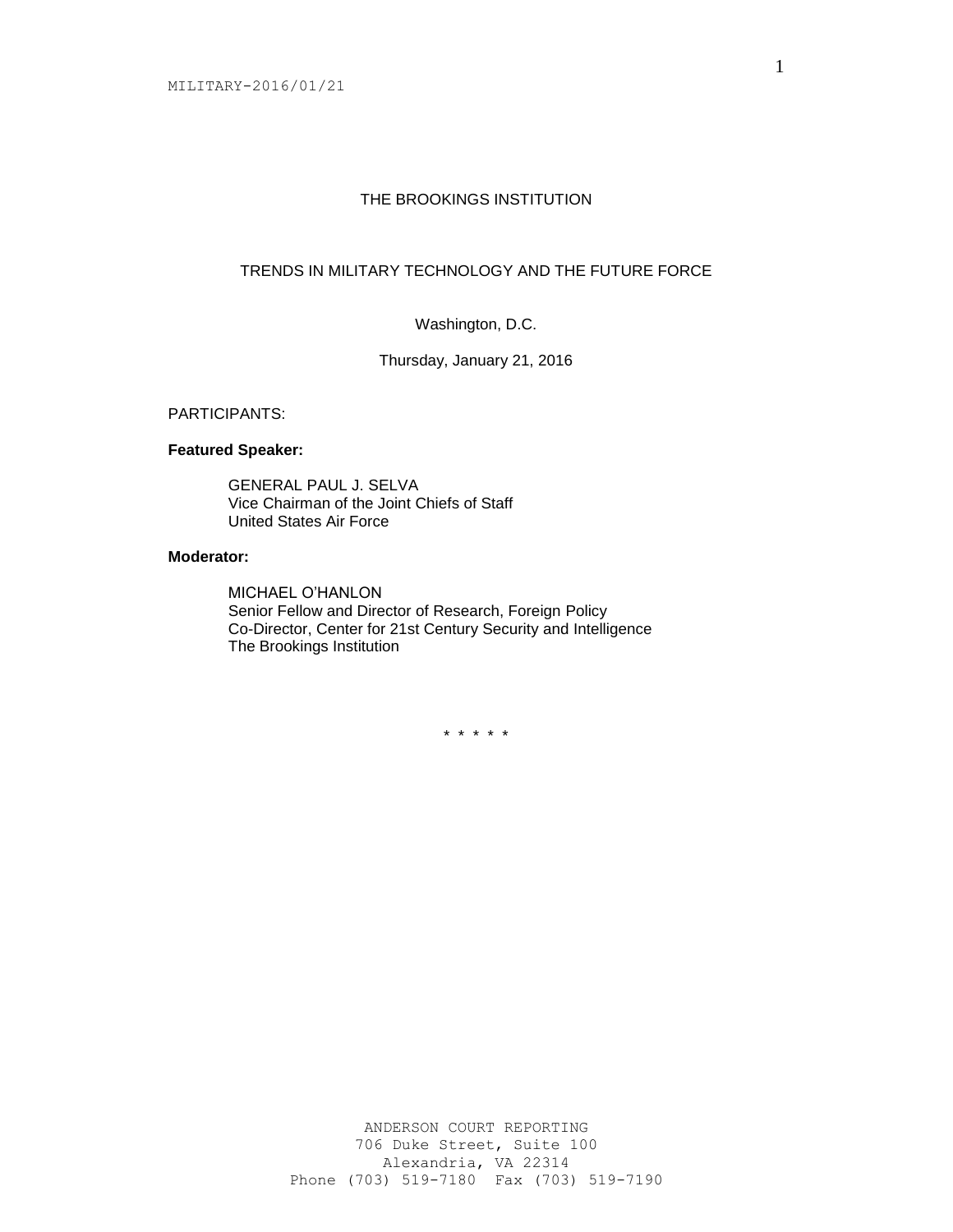### P R O C E E D I N G S

MR. O'HANLON: Good morning, everyone. Welcome to Brookings, and thank you for coming out in this weather. I'm Mike O'Hanlon of the Brookings Foreign Policy program, and we are all honored today to have General Paul Selva, vice chairman of the Joint Chiefs of Staff, the 10th person to hold that position, here with us this morning to talk about defense technology and innovation in the Department of Defense.

General Selva, I thank you and will welcome you in just a moment, but first let me give a brief introduction about his career, very accomplished, obviously. He began in the Air Force Academy, was a 1980 graduate there, has received several degrees since that time, but also was the combatant commander for U.S. Transportation Command, which as you know is one of the top commands in the U.S. military.

He spent a lot of time in Illinois in various jobs at Scott Air Force Base, also probably more time than you enjoyed or relished at the Pentagon, and a lot of time in various kinds of missions and operations supporting forces in the field, in Afghanistan, Iraq, and elsewhere. His expertise and background, as you know, has been in transportation, transport aircraft, refueling aircraft, and a number of other types of equipment.

If you could all, please, join me today in welcoming General Paul Selva. (Applause)

GENERAL SELVA: Thank you.

MR. O'HANLON: I'm going to begin with one question. The format will be I will just have a little conversation, and have the pleasure of asking him a few questions, and then we will go to you, in the 60 minutes that we have.

I'm going to begin with a fun question, which is I've been reviewing your CV and looking at all the different aircraft that you've flown. What is your favorite?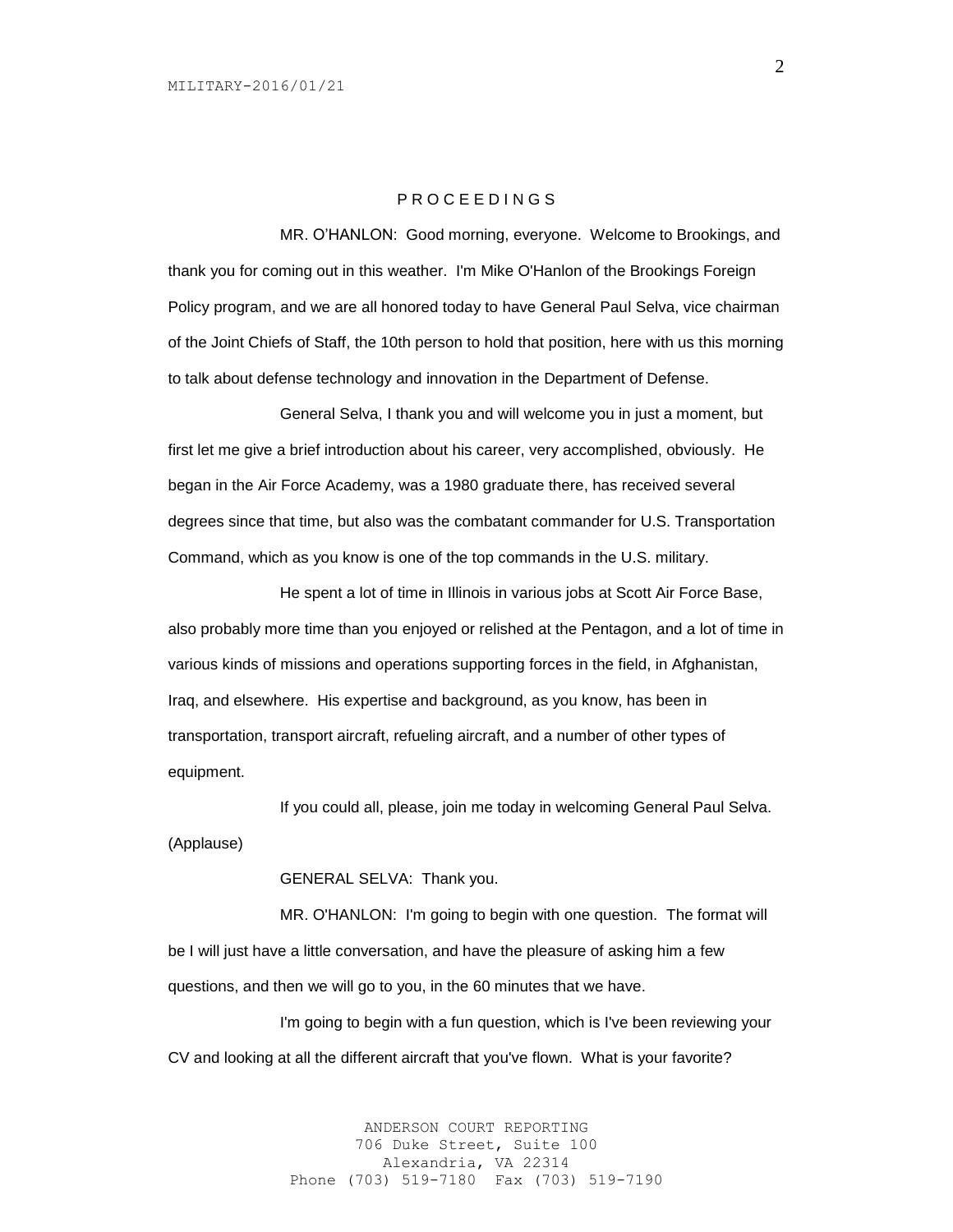GENERAL SELVA: I don't have a favorite. (Laughter) I get asked that question a lot. I will say the airplanes that I've flown have spanned technology from the 1950s to modern day technology. There is an astronomical difference between what you can do with an airplane that was built in the 1950s and what you can do with an airplane today, because of the way we've incorporated humans into the airplane and presented information to them.

The ones that are the most fun to fly are the ones that were built in the 1950s, because you can feel the airplane. The ones that are the most interesting to fly are the ones where all the information is optimized to be presented to the person flying the airplane.

So, I don't have a favorite, but those are certainly the bookends.

MR. O'HANLON: In the same vein, I hope I can a question here that is slightly more original. Looking back on these airplanes, like the B-52, that were built in many cases even before you and I were born, certainly when we were kids, when you look back, have we kept them too long? Obviously, we don't want to depend only on old airplanes. I think that's implied in what you just said, and in Air Force modernization strategy.

By the way, I recognize you are responsible now for the entire Department of Defense, so we'll get to that in a moment.

Looking at the B-52, have we kept that plane too long or has it wound up being a remarkable sort of success story, how we managed to innovate and keep doing new things with an old airframe?

GENERAL SELVA: I think it's actually an interesting story of innovation, in how you can take an old technology and add to it new capabilities over the course of its lifetime. It's not lost on me, shouldn't be lost on you that the engineers that designed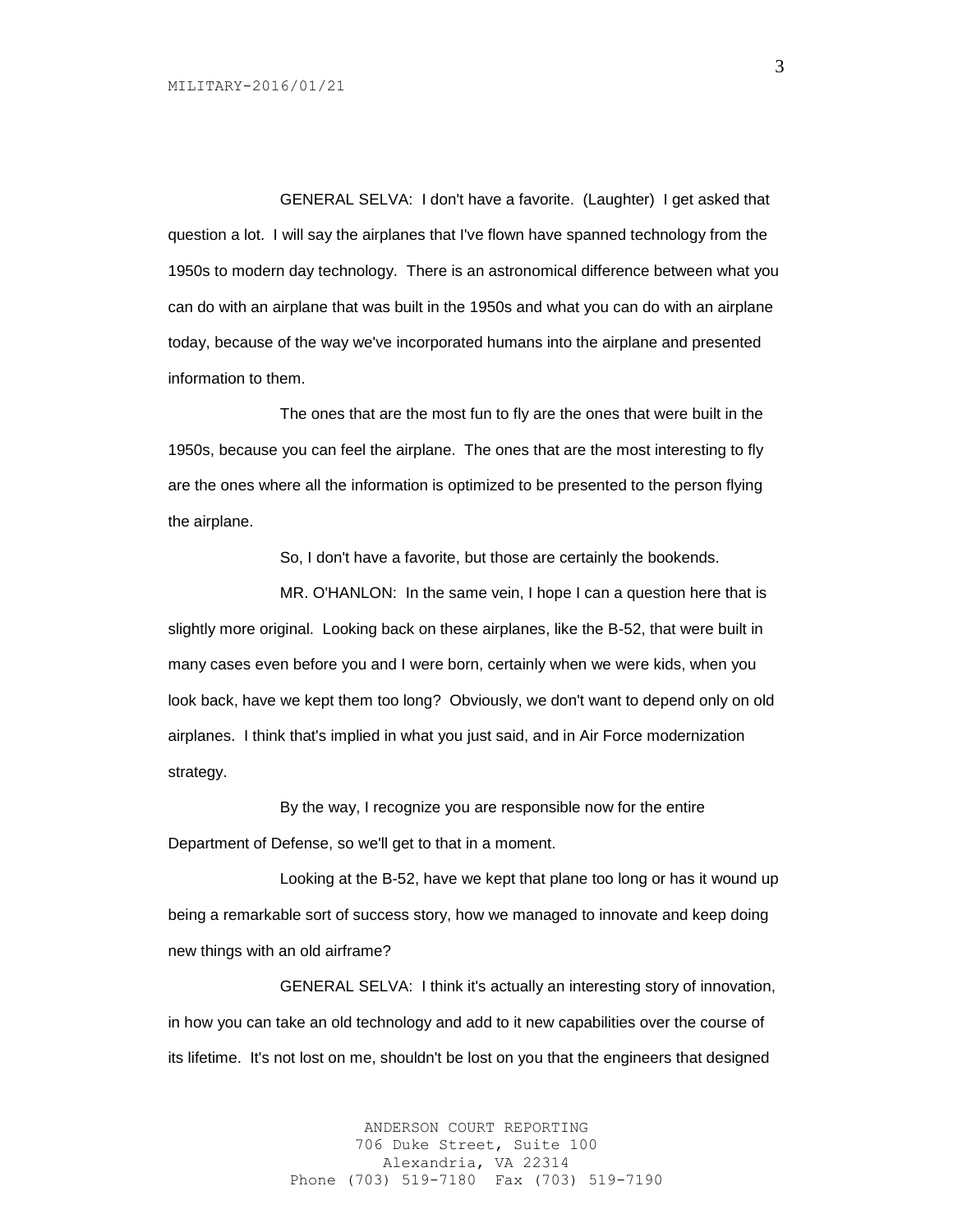the B-52 did it with a thing we call a slide rule, which most people in this room don't know how to use.

They applied a safety factor of 2.0, which means the airplane is vastly over engineered, so any equation that they built, they factored in the possibility that they might be off by a factor of two.

What we have is a really robust platform into which we can add new capabilities. If you were to look at a B-52 circa 1973, and walk into a B-52 today, and see how the information is presented to the flight crew, it's a vastly different process. We have computerized an analog airplane and we have made it more effective. It won't last forever, but it will last probably into its 80th year.

MR. O'HANLON: Not bad. There are a number of technologies we can all cover today, and I'm sure you will have some that you will raise in the discussion period. I want to begin with a couple up here. Obviously, we will be talking about broad issues in defense innovation, but also a couple of specifics.

If I could begin with the nuclear enterprise, and I know it's been area of considerable concern and focus for the Department of Defense in general, certainly for the Navy, certainly for the Air Force. Could you just maybe bring us up to speed on how you see that general effort unfolding right now?

GENERAL SELVA: Michael, there are probably three major lines of effort in the management and sustainment of nuclear enterprise. The first is actually the safety, security and reliability of the weapons themselves. Since we are in an atmosphere where we have signed up to not testing, we have a very scientific and deliberate method of assessing the security, safety, and reliability of the weapons themselves.

The second major line of effort is the delivery platforms, the missile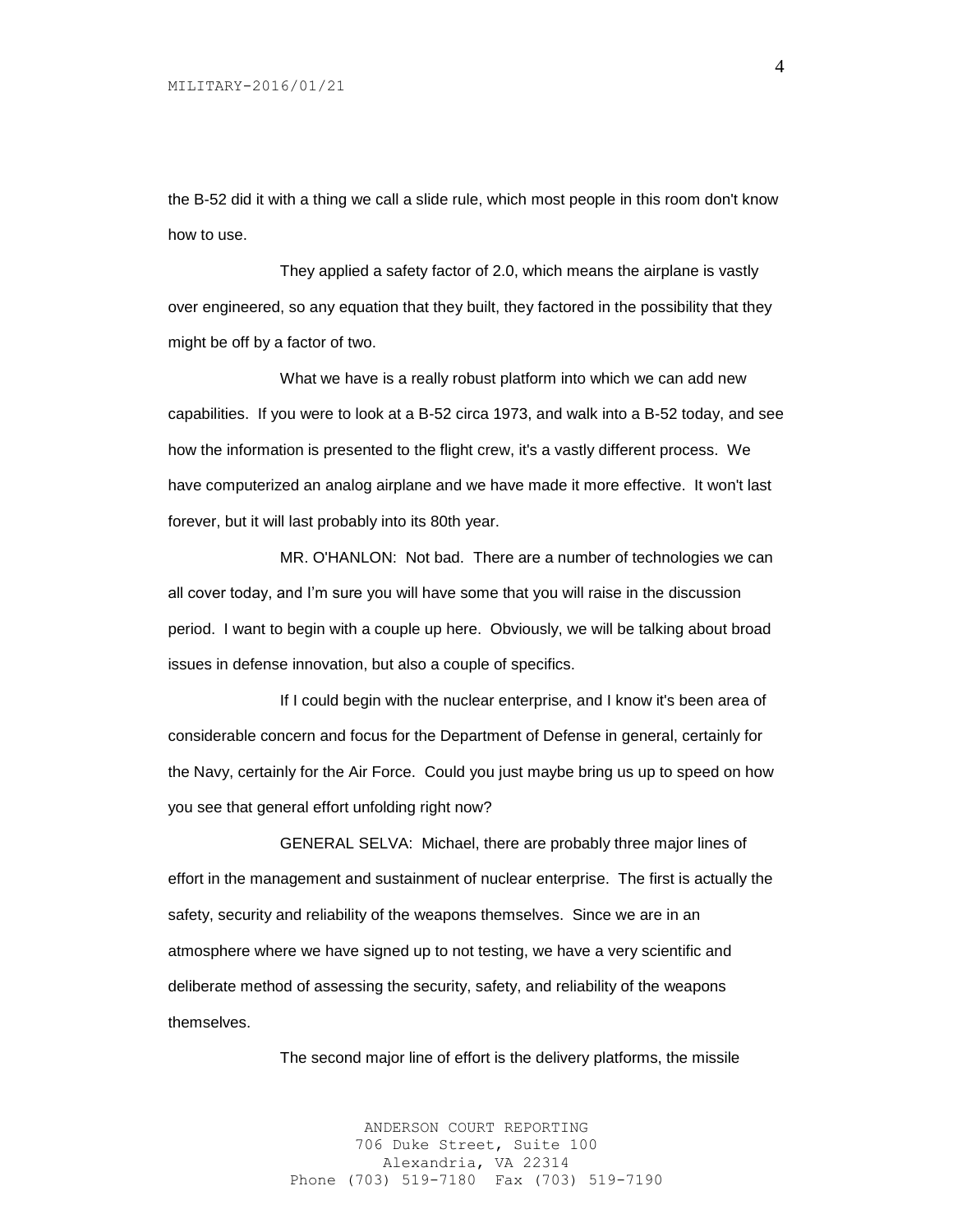systems, the submarines, and the airplanes that would actually deliver the nuclear weapons if we ever had to use them. Those also require sequential modernization.

All of those systems are reaching the point in their lifetime where they will have to be replaced, whether we're talking about the B-52, the Minuteman III platform, or the Ohio Class Submarine. We're going through a process of prioritizing how we go about the modernization of the delivery platforms themselves.

The third piece is the command and control network that allows us to assert positive control over the weapons and assert to the President that he or she is in fact the only person that has the authority for the release of those weapons. That involves indications of warning systems, as well as the communication networks that allow the President to communicate with his or her decision through the Secretary of Defense to all of our field and forces.

All of those pieces of the network, of the nuclear enterprise, require our attention, and will have to be modernized over the next decade and a half.

MR. O'HANLON: Let me ask one follow up, if I could. This is mean to be a slightly sort of contrary and/or skeptical question, but not in broad terms, just on a specific. I'm instructed that the Navy, in particular, has said that the nuclear modernization mission is its top priority. I think you have helped explain why it has to be a high priority, reliability, the age of the submarine fleet, et cetera.

To my ear, it has always been a little bit disconsonant why it has to be seen as the "the top priority," when to me, at least, it's the type of weapon we are at least likely to actually ever use, recognizing we need a robust and safe deterrent.

I wonder if the Navy hasn't slightly overstated the priority, and maybe it should be seen as a top priority, but in a world where China's Navy is rising and doing a lot of things in the Western Pacific that we have to watch with our submarine fleet and our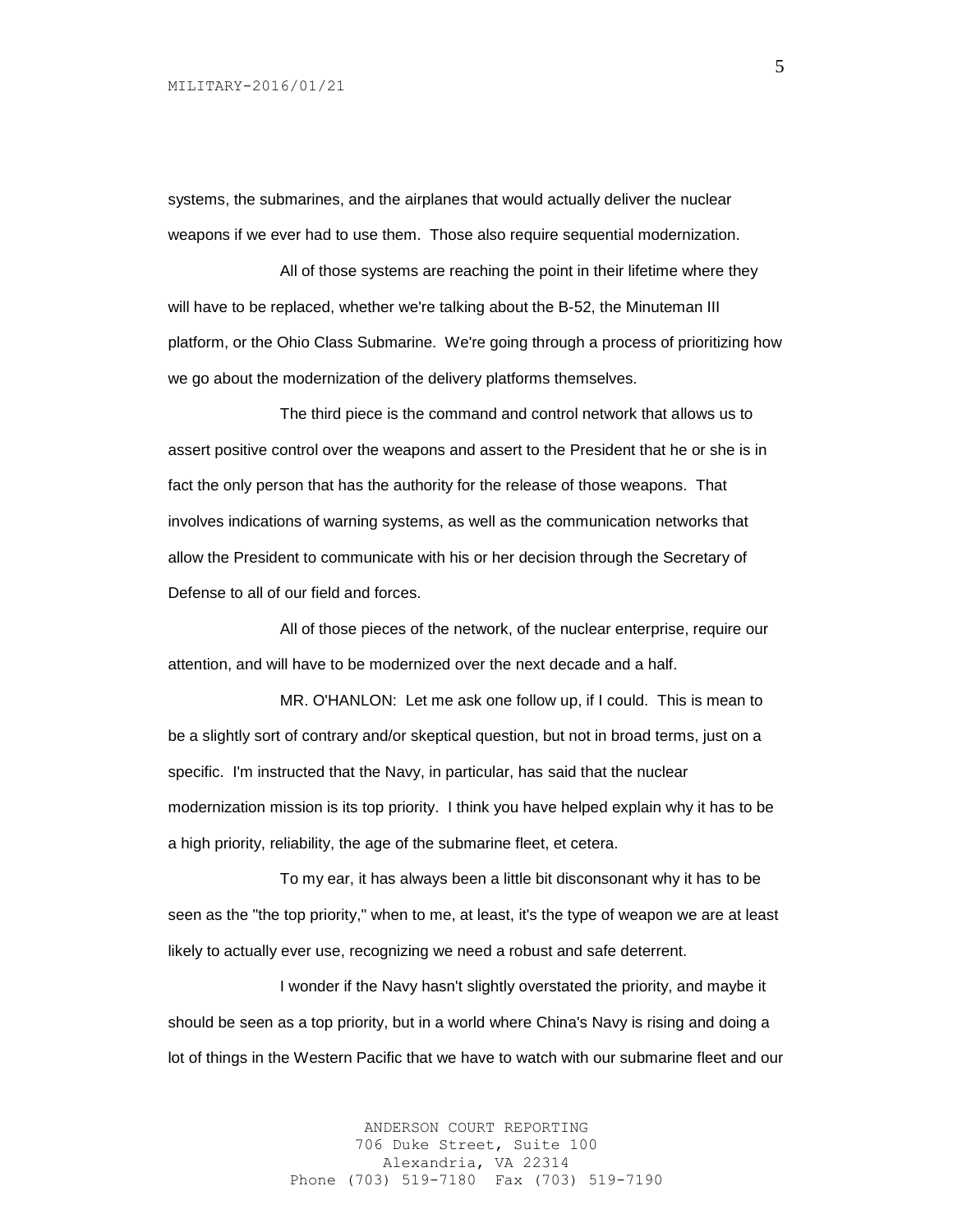EP-8 fleet, and all sorts of other platforms, and many other things are going on in maritime domains, have we slightly exaggerated the relative importance of the nuclear mission?

GENERAL SELVA: I don't think you can exaggerate the importance of the nuclear enterprise in any measure, I'll borrow your words. I think you said reliable and credible deterrent.

In an atmosphere where the creditability of a deterrent actually lives within the domain through which you execute the deterrent, you have to keep the delivery platforms up to the potential threats. If the maritime domain is becoming less opaque and more transparent, we have to address the things like the stuffiness of the submarine, the quietness of the submarine, the reliability of its nuclear power plant, and its ability to actually operate in the undersea domain in a way that allows us to assert the reliability and creditability of that leg of the triad.

I think for the Navy, or in the case of the Air Force for the bomber and missile leg, to say those are their top priorities, it puts them in exactly the right place. There is not only a nuclear deterrent capacity that comes with our nuclear enterprise but it also underpins some of our conventional deterrent capability.

MR. O'HANLON: Let me follow up on a couple of areas of technology that you have already alluded to. You talked about command and control. I'd like to ask about the robustness of our command and control network, and also I'd like to talk a little bit more about robotics, if I could. Maybe at that point, we will see if it's a good moment to pivot to the audience.

One of the things that I'm sure you thought a lot about in your career, a lot of us think about in this think tank world, is the notion that we have gotten used to having a very robust, reliable C4ISR network, because we have been fighting the Taliban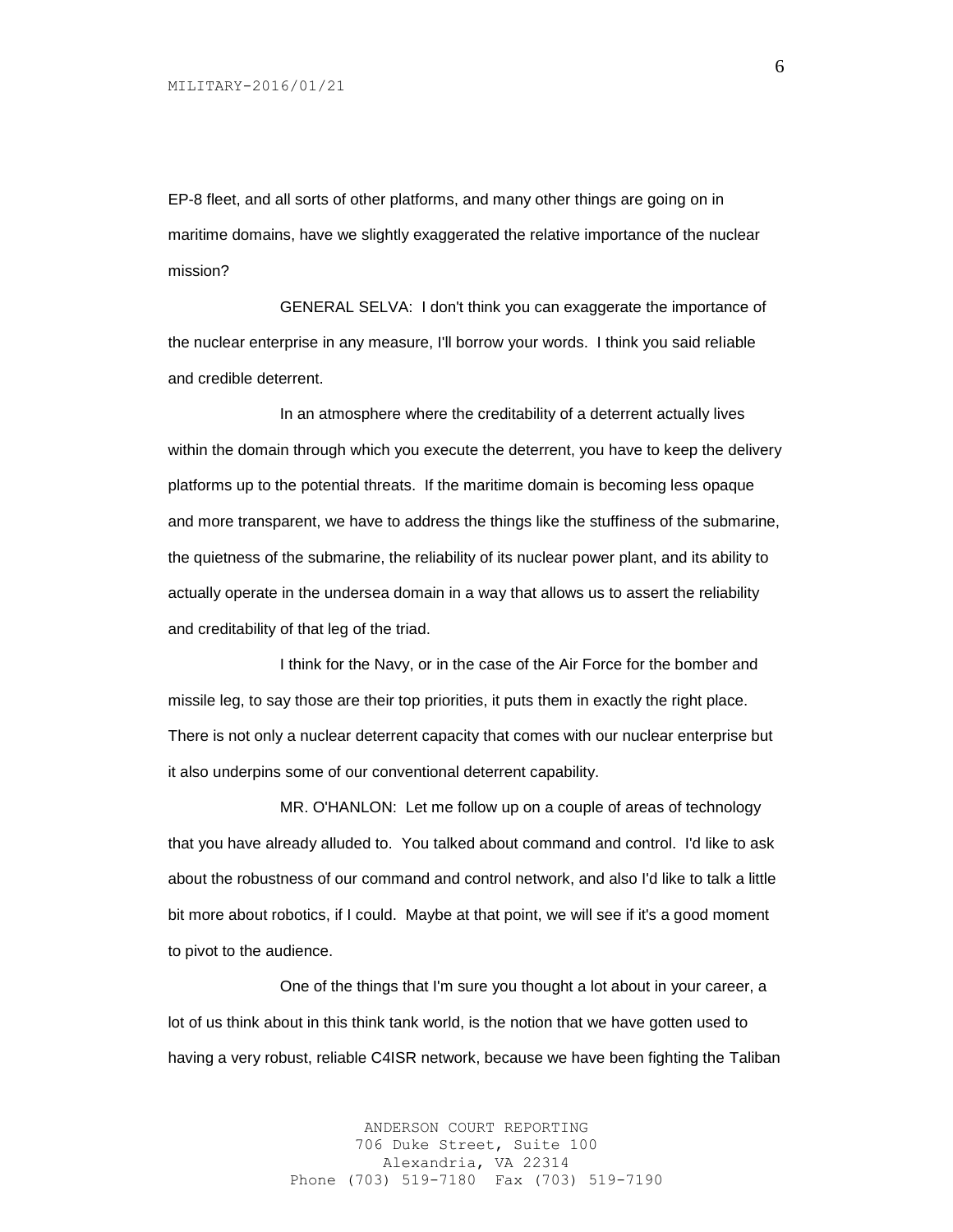and al-Qaeda and other insurgents who are tenacious on the ground, if you're near them, but don't have the ability to really get inside of our information systems.

Of course, that could change in a future conflict against a different adversary.

I'm especially concerned about cyber, like many people are, but also about satellite systems. Do you feel we have appropriately prioritized the resiliency and redundancy of satellite systems, and if not, is that an area we should be thinking more about for the future?

GENERAL SELVA: I would take it from the satellite conversation, the robust command and control network conversation. Satellites are a pathway, the radiofrequency pathway is a pathway through which we do command and control. It is not the only pathway.

What we need to be able to do is have a resilient enough satellite architecture that can act as a redundant pathway to atmospheric communications through the RF domain as well as digital communications through the fiber domain. Fiber as a domain, not to be argumentative, but the amount of bandwidth that you can push through a piece of wi-fiber is actually exponentially larger than the amount of bandwidth you can push through most of our satellite systems.

If you use that entire set of criteria for how one executes command and control, then you have a variety of pathways through which you can do that. The second thing that it does is it helps you have variation in how you protect your cyber network because you control the pathways through which information comes and goes.

I think you have to do both. You have to address the hole of the dam that they are going to use and space, and you have to address the pathways through which information comes and goes from your systems.

MR. O'HANLON: One follow-up on that before I go to robotics, if I could.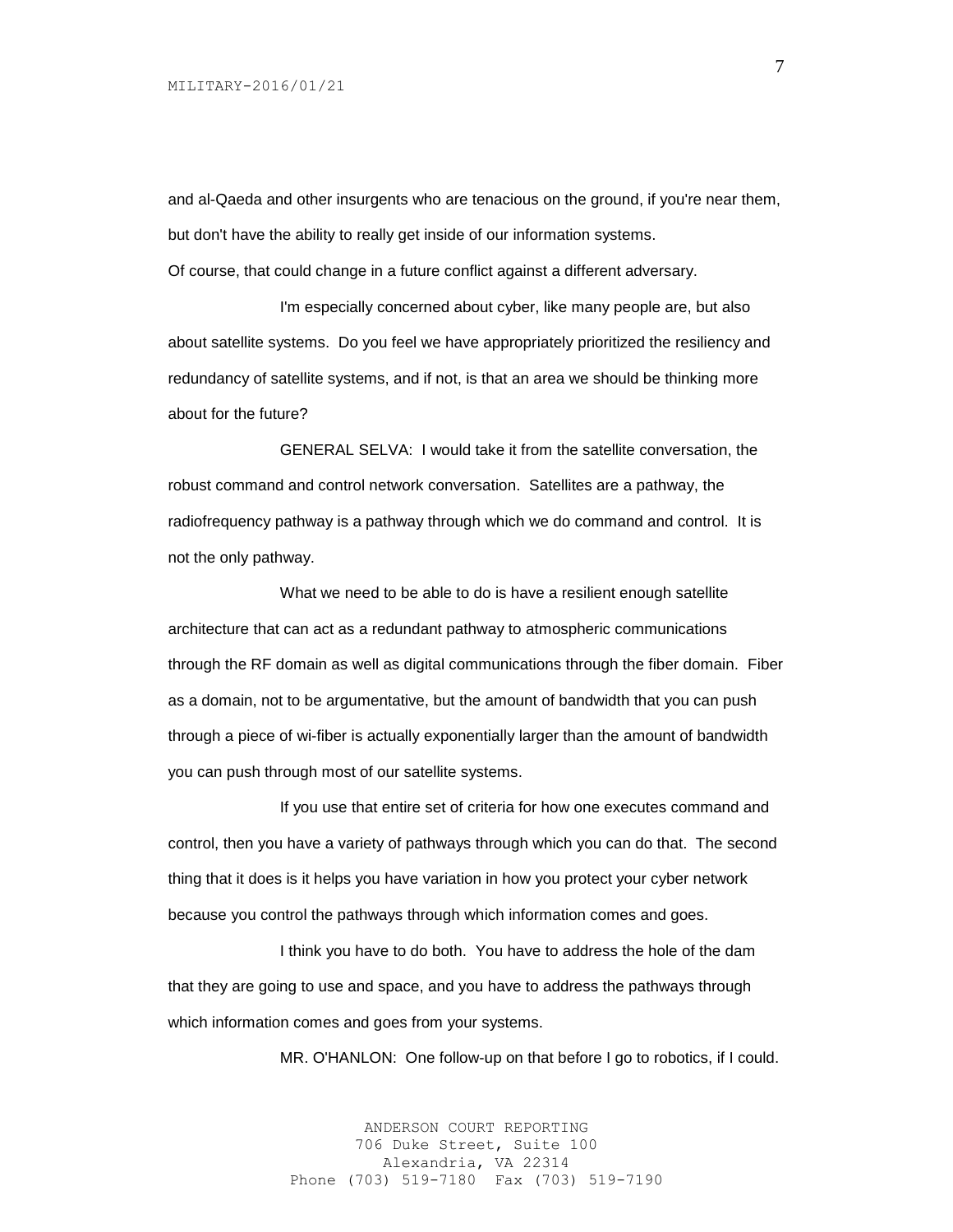I'm just wondering if in this period of fairly robust defense resources and yet considerable downsizing from where we had been, if this general mission of protecting reliable command and control has been somewhat under prioritized, not in your tenure, but since the Cold War ended.

Because clearly that was sort of the defining moment when we didn't worry as much about an all out nuclear war against a peer adversary, and I think from what we can tell in the unclassified world -- I realize you can't give us a lot of details here -- but there has been a lesser emphasis on things like hardening against EMP, other kinds of nuclear effects, and obviously our dependence on cyber has grown dramatically since the end of the Cold War, so is this an area where those who would think about the future of the U.S. defense budget should be thinking about some unmet needs that we really need to find more resources for than we have been able to so far?

GENERAL SELVA: I'm not sure it's entirely a resource question. I think there are two things that have to happen. One is to build in the resiliency in the networks that allows them to react to external actors. You notice I didn't say allows us to react, but allows the networks to react. That may get us to your robotics question and some of the artificial intelligence that will be required to accomplish that task.

The second is to build in the physical resilience into the network, whether it is fiber, atmospheric RF, or the satellite constellation, to build in adequate resiliency to deal with a nuclear threat.

I think the word "adequate" is appropriate to this conversation because you don't have to harden every part of the network, but we have to harden the parts of the network that matter to the nuclear mission. I think that is the middle ground that we are going to have to strike as we address the resource question.

MR. O'HANLON: It's not an area of gaping, huge unmet budgetary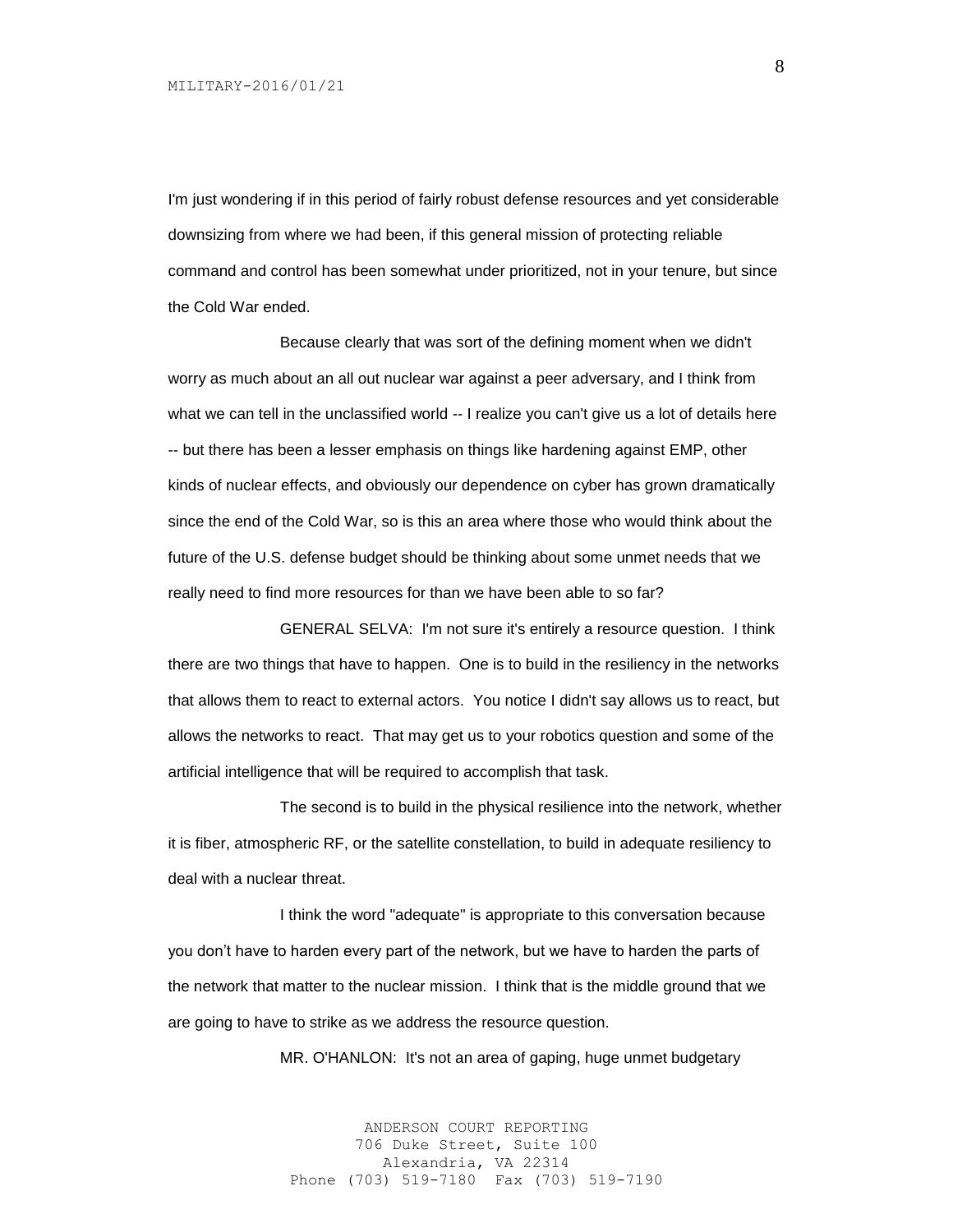resource requirements necessarily, but it's an area that requires a lot of creative and careful thought.

Let me talk a little bit with you about unmanned systems, robotics, if I could, and then I may ask a question about missile offense before going to all of you.

If I could ask about unmanned systems, let me put it this way. Obviously, please frame for us the problem as you see it however you wish, but let me give you a specific additional question.

It looks to me like we have made just huge headway in aerial robotics, in drones, unmanned aerial systems, call it what you will. Obviously, you have to think a lot about whether we have enough and we are all focused, and the Chief of Staff of the Air Force and other Services focused on that question intently right now.

I want to ask a little broader question about where we are and sort of the march of technology and innovation. It looks to me like again, especially since the turn of the century, we have made huge headway in the use of aerial unmanned systems.

My suspicion is that we haven't prioritized as much or maybe weren't at a cusp of innovation where we could, where we prioritized quite as much unmanned undersea systems and unmanned vehicles.

I wonder if in the next 10 to 15 years both of those things can and should change quite a bit. For example, just to make it very specific, and then let you react as you wish, if we have a future counter insurgency, and let's hope we don't for a while, but a future mission like the ones in Iraq and Afghanistan, having a lot of the convoys be by unmanned vehicles would seem to me a natural way to reduce our exposure to casualties. Secondly, in this world, we're still talking a lot about is our Navy fleet going to be 280 ships or 300, and Secretary Carter is finally trying to remind us not just to think about the size of the fleet or what it contains.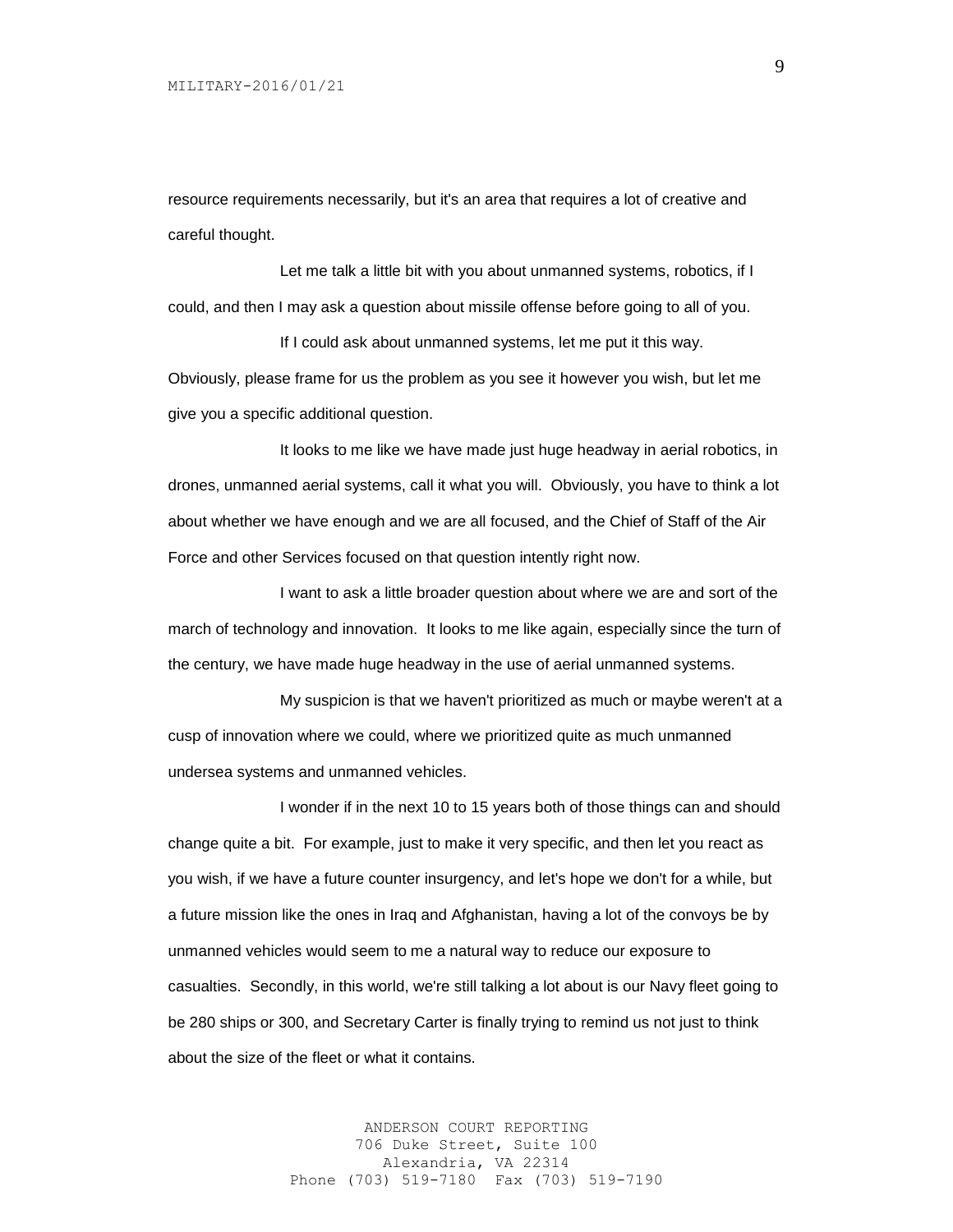Is this a period where we really need to broaden our understanding of what's in the Navy, to start thinking about the undersea unmanned platforms that perhaps come back to a mother ship but become part of a constellation.

Are we at the point where that conversation really needs to become the norm in how we think about Navy modernization?

GENERAL SELVA: You made two points. One is about what I'll call "unmanned" at the moment, ground vehicles, the second, undersea vehicles. In most of the incarnations, these vehicles are not really unmanned. We use the words now "remotely piloted vehicles." For the aviation enterprise, most of those aviation assets are actually managed and/or actively flown by an aviator who is not physically in the platform.

You and I are on the cusp of being able to own cars that will drive themselves. The technology exists today. It's been proven. Some of us in this room own cars that park themselves and they do a substantially better job than we do.

We have proven that we can build and field unmanned underwater vehicles, unmanned surface vehicles, unmanned wheeled vehicles, and remotely piloted air vehicles. We can actually build autonomous vehicles in every one of those categories.

This gets us to the cusp of a question about whether or not we are willing to have unmanned autonomous systems that can launch on an enemy. I think that is a huge technology question that we will all have to wrestle with.

There are ethical implications; there are implications for the laws of war. There are implications that I call the "terminator conundrum." What happens when that thing can inflict mortal harm and is empowered by artificial intelligence. How are we going to deal with that? How are we going to know what's in the vehicle's mind, presuming for the moment we are capable of creating a vehicle with a mind.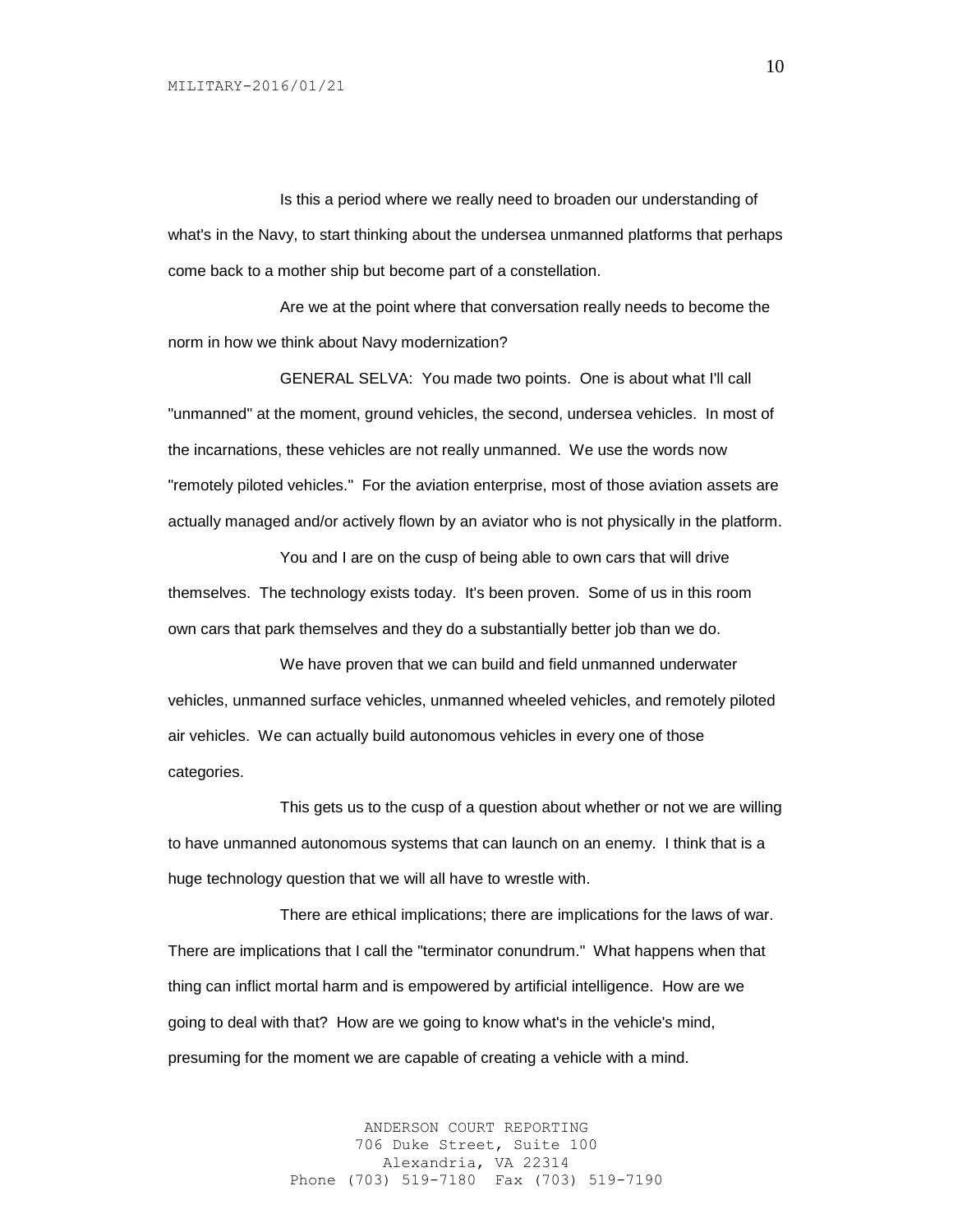It's not just a programmed thing that drives a course or stays on the road or keeps you between the white lines and the yellow lines, doesn't let you cross into oncoming traffic, but can actually inflict lethal damage to an enemy and has an intelligence of its own. How do we document that? How do we understand it? How do we know with certainty what it's going to do?

Those are the problem sets that I think we are going to have to deal with in the technology sector that making building the platform actually a relatively simple problem.

MR. O'HANLON: Fascinating. When you put it that way, let me try a little further. When you put it that way, it sounds like you're trying to encourage maybe a national debate as opposed to just an internal DOD debate, that you feel that the rest of the country and the Congress need to be involved in helping make these decisions.

Because otherwise, what is going to happen is you all will do your best and probably at first it will be a classified program and then it will leak out that we have this sort of thing, and people will wonder if the Pentagon has gone crazy, and in fact, this actually is a big broader philosophical/ethical issue that the whole country needs to be involved in.

Is that you're saying? In other words, most DOD decision making hasn't actually wrestled with this in a programmatic sense yet, but we're getting close to when we have to?

GENERAL SELVA: We haven't gotten to the point where we have built artificial intelligence that will make the decision to inflict harm. At the very extreme of the conversation we're having, that's a debate we need to have, I would argue nationally and internationally, and answer whether as humans we want to cross that line.

I think artificial intelligence can help us with a lot of things that make war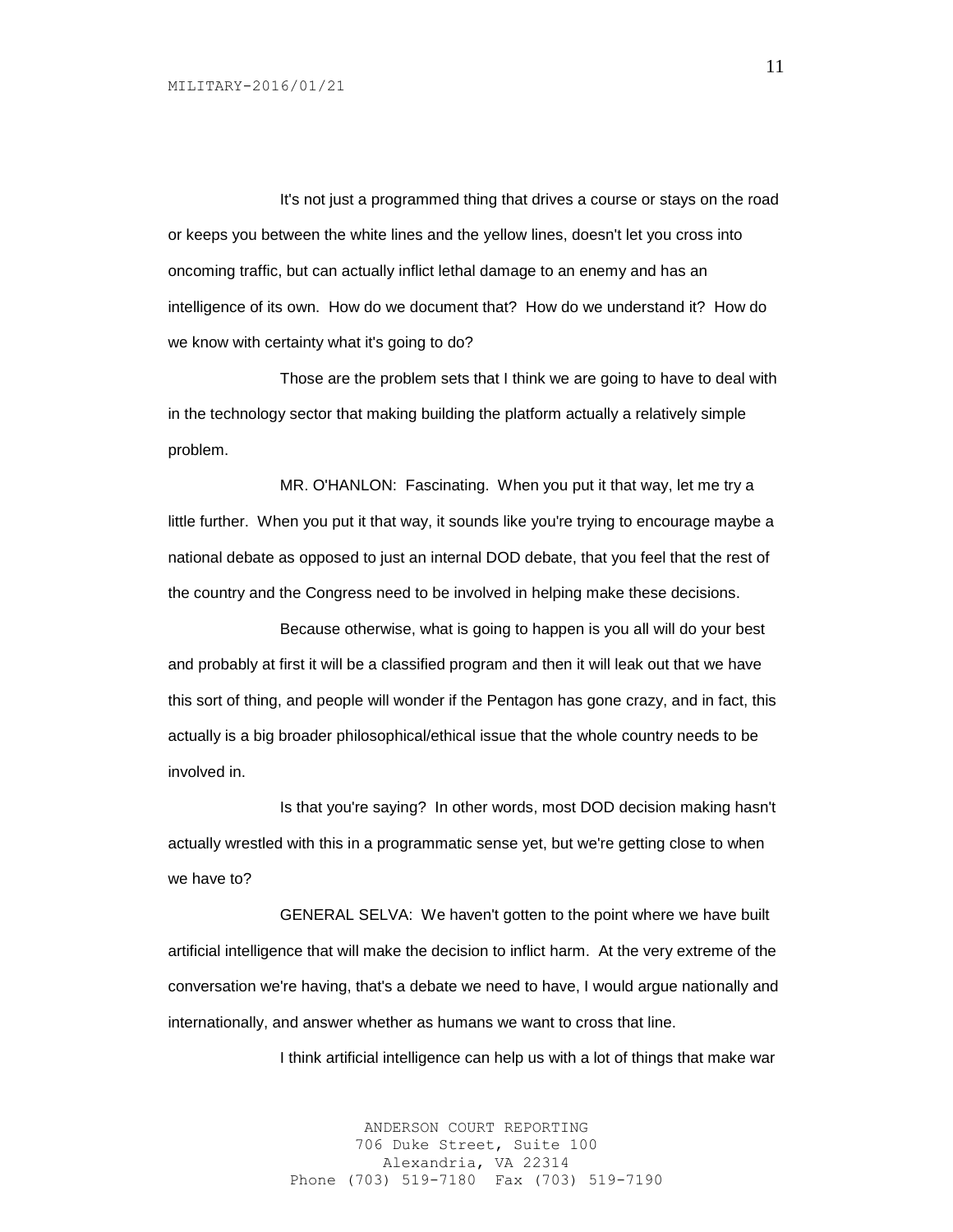fighting faster, that make war fighting more predictable, that will allow us to mine all of the data that we have about an opponent to make better operational decisions. I'm leaving none of those decisions at this instant to the machine.

MR. O'HANLON: Just to think this through, one could argue that a smart mind at sea is already sort of a very early incarnation of that, right, because you're basically saying when you hear a certain acoustics signal, detonate, or some of the submunitions that have been proposed, I think Rand has written about these for 20 years now, that could loiter above a potential area of an access of approach by an enemy tank army, they would be empowered to attack when they saw a certain visual or acoustic signature, and they are already deployable in theory, right?

GENERAL SELVA: They are robotic, but not intelligent. There is a significant difference. When you create a weapon that answers a signature, a specific program, it is code that we write, and we tell the weapon when you hear this signature, detonate, or when you see this signature, prosecute the target. The signatures are known, thus, consequences are known, and all of the rule sets that go into the weapon are hard coded.

At the very extreme of that technology is artificial intelligence. Where I might say to a weapon go learn the signature, once you have learned the signature, identify the target. That's about how far as I'm willing to go at this point. Once you have identified the target, a human has the responsibility to make the decision to prosecute the target.

That's a very different world than the one you just described, which is a hard coded weapon where I wrote the code or an engineer wrote the code, and we have tested it to a level of comfort that we know precisely what that weapon is going to do. MR. O'HANLON: In fact, this makes me think, at Brookings, we can't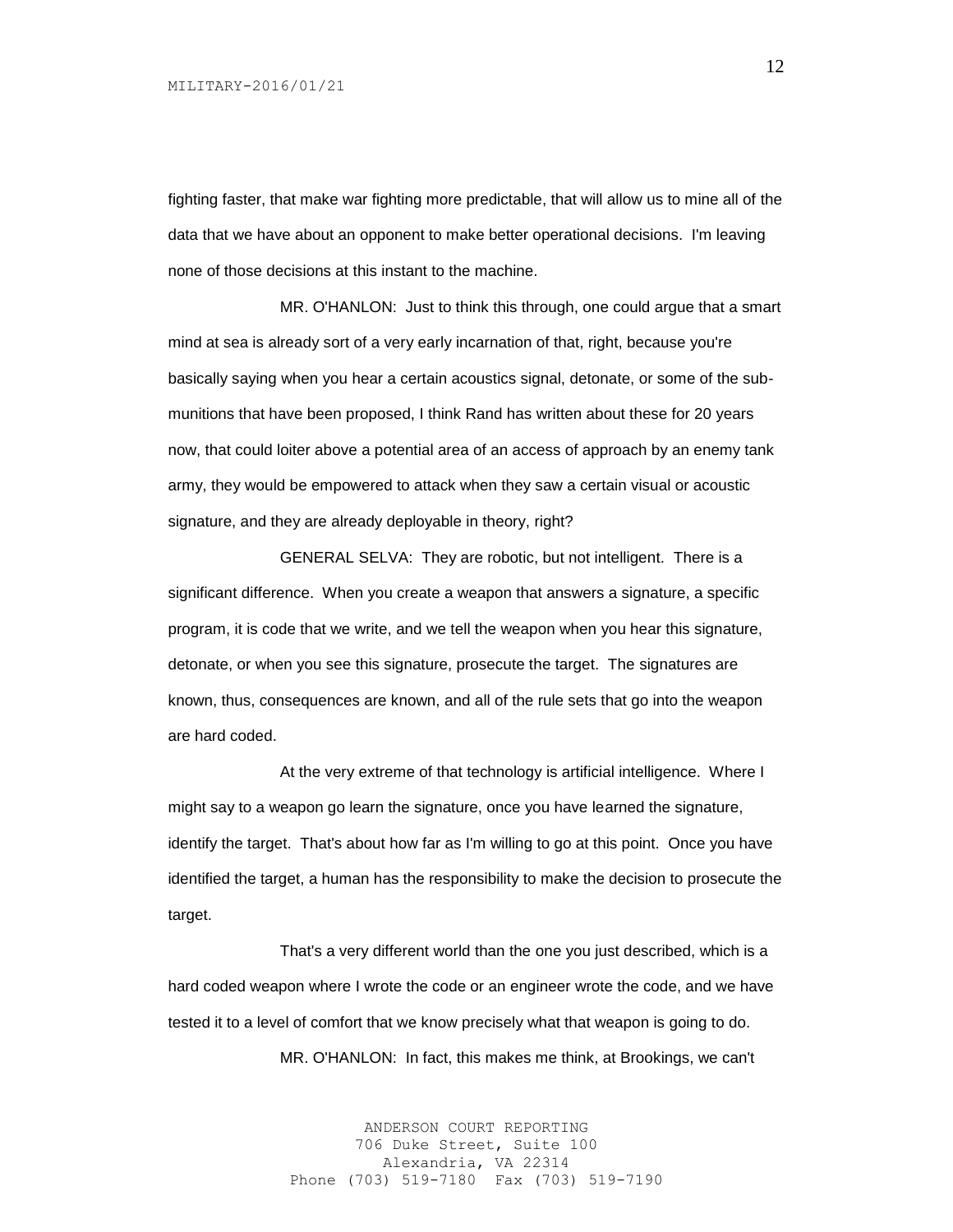even quite get the thermostats to work. (Laughter) If anybody could turn it down from the 90 where I think it is now to 70, that would be much appreciated.

I think you are really raising a great set of issues because as much as we see things go forward and go in incredible directions in the technology sphere, we also know there are always things that go wrong. We have to think about that early and as an inherent part of the process.

One last question for me on missile defense. The Director of the Missile Defense Agency was just at CSIS this week and gave a very nice overview of a lot of the systems there, and that is of course, a big ongoing area of innovation, but I don't want to ask about the whole missile defense mission.

I want to ask about directed energy. I think we all know that as long as the defense needs to build an elaborate interceptor to shoot down an incoming missile, the defense is going to be challenged. Maybe that is going to be okay if you're dealing with North Korean IBCMs, they can't build very many, they can't even prove the technology yet, and even once they do in the future, if that happens, it will be hard for them to build a lot.

We know for protecting air fields in Okinawa or some place, it's going to be pretty hard to do that against a peer adversary unless we have some kind of a game changer technology.

How would you describe progress in directed energy, and what's your sense of where it may go in the next 5 to 10 years, especially for the missile defense mission?

GENERAL SELVA: In the directed energy space, directed energy is not the only solution. I would suggest in this missile defense space, we actually have gone for the solution we could build, which is essentially the most elegant interceptors that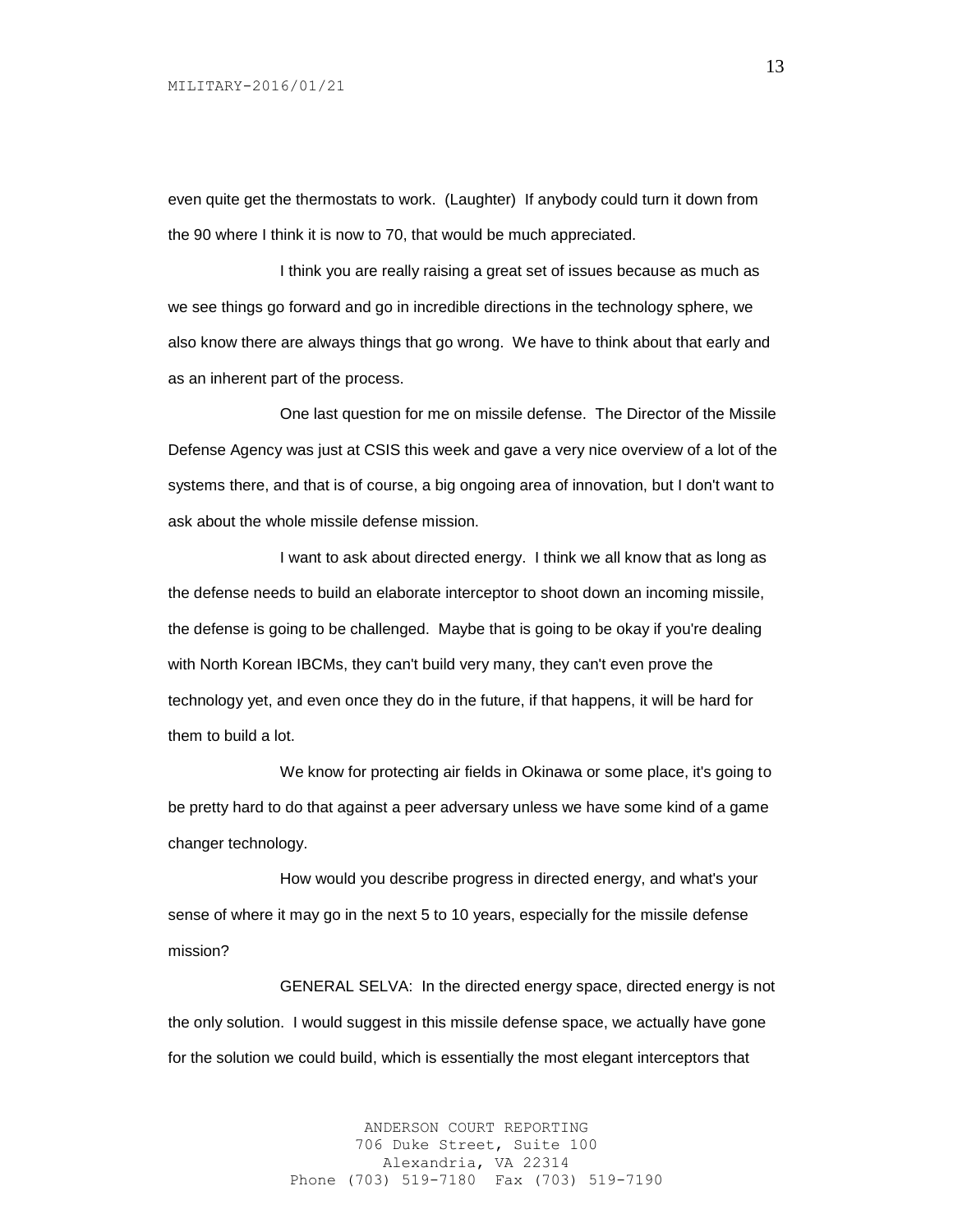exist to go after individual warheads. That is the absolute wrong end of the cost and position curve. We are doing a \$10 solution for the 10 cent problem. We need a 10 cent solution for the \$10 problem.

When you think about directed energy weapons, potentially powdered cannons with hypervelocity rounds, and a variety of others, where you can mass a defense against an incoming threat, whether it is cruise missile or ballistic missile, you get on the opposite side of the cost and position curve, so your opponent is actually having to build more and more elegant weapons to try to defeat a relatively inexpensive and relatively certain defense.

It's still an end game defense. I think we need to get into that space. Certainly, directed energy weapons have potential in that space, but they're not the only potential solution.

MR. O'HANLON: This is a great start for the conversation. I want to share the fun with the others who may have questions for the Vice Chairman as well. We will go here in the sixth row. Please wait for the microphone and identify yourself, if you could.

QUESTIONER: Thank you, General. John Harper with National Defense Magazine. Can you talk a little bit about how deep learning will play into the advancement of autonomous systems, just kind of give a quick overview of that concept and kind of where you're going with that? Thank you.

GENERAL SELVA: Great question. I know about as much about deep learning as you could put in a thimble, so I will share that part of what I know.

The whole concept of deep learning fits nicely into the space of analyzing big data. We have both, a requirement for deep learning systems and a requirement to be able to sort some of the largest databases on the planet.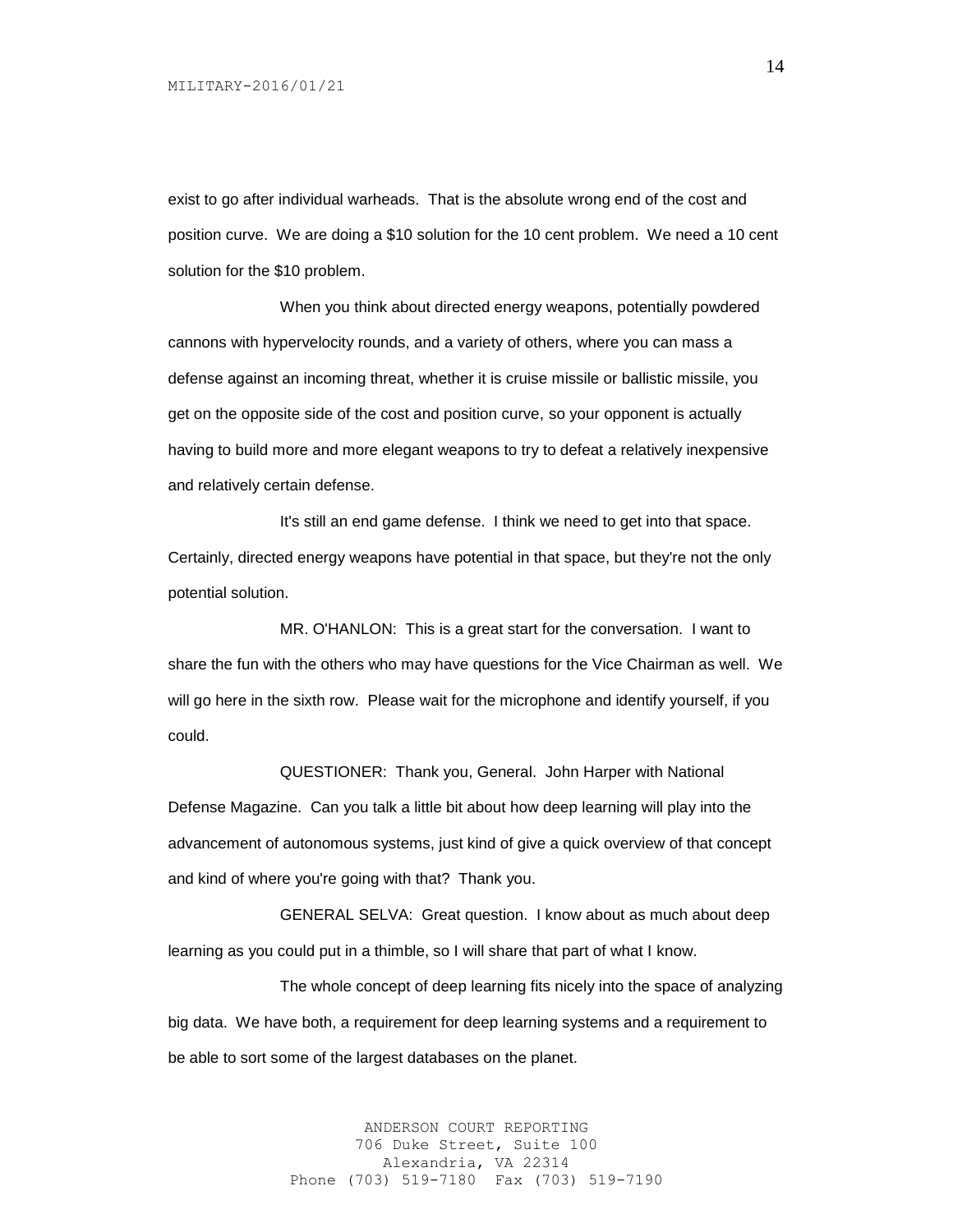If you just think about our intelligence databases and all the digitized information that exists about the planet, and how one might direct an analyst to look at particular parts of that data and make human decisions.

If we can build a set of algorithms that allows a machine to learn what's normal in that space, then highlight for analysts what's different, it could change the way we predict the weather. It could change the way we plant crops. It could most certainly change the way we do -- change detection in a lethal battle space.

What has changed, what is different, what do you want to address that matters in that difference, and building the algorithms and the learning algorithms that can do that makes a difference. I think that's the place where we are going to have to go. The data sets that we deal with have gotten so large and so complex that if we don't have something to help us sort them, we're just going to be buried in the data.

I think the deep learning concept of teaching coherent machines, not using artificial intelligence, teaching coherent machines to advise humans and making them our partners has huge consequence.

I'm going to give you an example, by the way. Almost all of you do this every day and you don't know it. When you log into your bank, almost all of our banks use a rudimentary piece of artificial intelligence to determine who we are. I happen to log in almost every morning at a particular time on a particular device. My bank knows that.

If you happen to the be the person that logs in from the wireless at the Starbucks down here on the corner at 8:30 in the morning, the bank knows that. If that's your routine, they let you right into your account. By the way, if I log in at 3:00 in the afternoon from a different device, my bank asks me for an authentication and so does yours.

The program that allows your bank to do that is a deep learning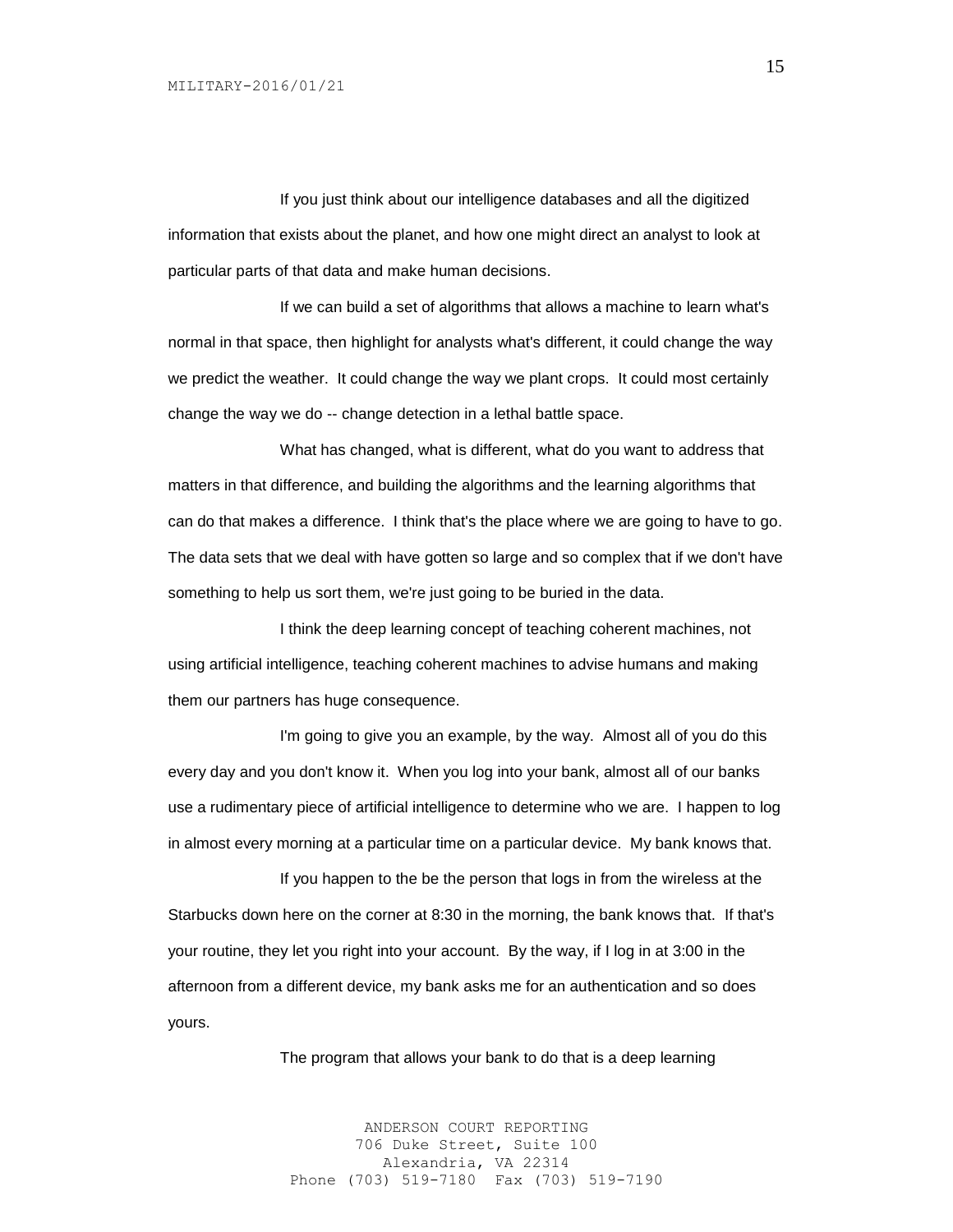algorithm that actually tracks all of the millions of subscribers to that network. It knows every device that's on the network. It introduces new devices, and it tracks your behavior. I'm going that's really cool.

If a bank can teach a piece of software to learn about us, that is early proof that this deep learning set of algorithms can actually learn about change, if we can teach algorithms to help us understand change, we could be better at this task of using the information we have to make good, reliable, and coherent decisions in a very complicated battle space.

> MR. O'HANLON: It might have helped with the roads last night. GENERAL SELVA: It might have. (Laughter)

MR. O'HANLON: Let's stay in that same area, the young woman across from the gentleman who posed the last question.

QUESTIONER: Hi, I'm Amy Kruse. I'm a Chief Technology Officer at Cubic Global Defense. I've been on a couple of defense studies on autonomous systems, so this is near and dear to my heart.

One of the things that I think is really interesting in that space and wanted to get your thoughts on was the test and evaluation of autonomous systems. We're very comfortable testing and evaluating humans, right. We're very comfortable testing and evaluating deterministic systems. Now, we're into a space where we can't even conceive of potentially had to test and evaluate autonomous systems or maybe combinations of humans and autonomous or learning systems.

What are your thoughts about that?

GENERAL SELVA: That's a great question. I'll go back to the bank discussion. Banks deployed that piece of software when they were confident it would do what they thought it would do. They didn't know it was going to work. They were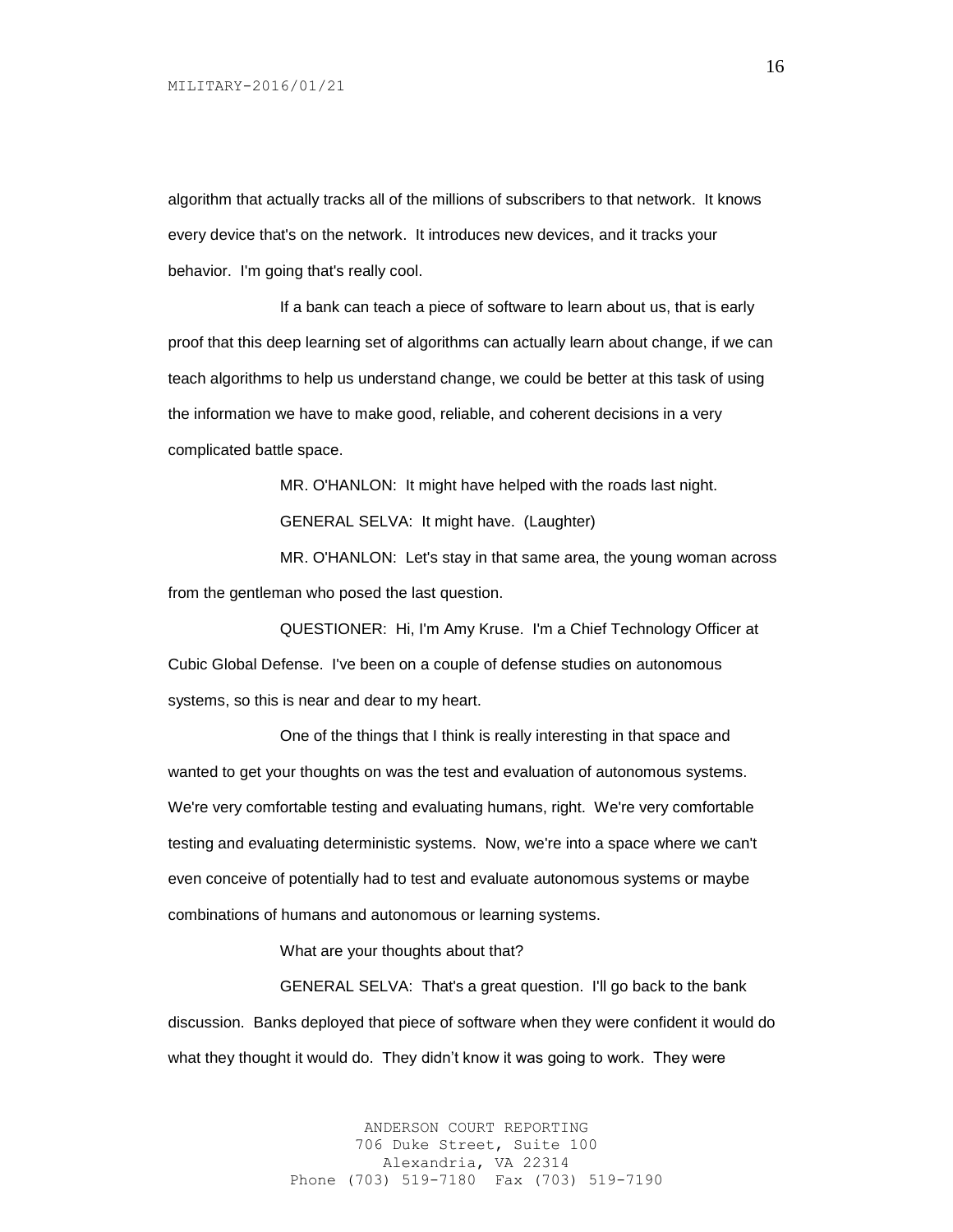confident that piece of software would do what they had designed it to do.

We actually have to get to a different place, because what we are talking about are humans and machines that are teaming together to accomplish a task which has lethal consequences.

In our operational testing and evaluation world, we test everything to failure, but how do you test something that you taught to a high level of confidence.

We are actually going to have to invent the deep learning software that will actually tell us -- that is how we test humans, right. I still fly. I take a flight evaluation every year. The instructor pilot sits next to me as the flight examiner and asks me 101 questions about the airplane, and then he tries to get me or she tries to get me to break one of the rules I just told him about.

We do that in a simulator, and they test me until I'm tired, and they finally realize I know what I'm doing.

By the way, how do you know your 5 year old actually learned what you wanted them to learn? Because they tell you. They demonstrate that they know what you taught them, but they can also interact with you.

We haven't built that piece of software yet that I know of. I say "we," the entire enterprise of software engineers who are trying to build this artificial intelligence deep learning space have not built the piece of software that can actually tell you what it has learned.

I think that is one of the milestones we are going to have to cross before we can actually get into a high confidence area where we can say the technology is actually going to do what we want it to do, because not only can we physically test it, we can intellectually test it. It's not a game. It's not a stimulus and response situation. It's actually cognitive testing of the software, and it's going to tell you what it learned. That's

> ANDERSON COURT REPORTING 706 Duke Street, Suite 100 Alexandria, VA 22314 Phone (703) 519-7180 Fax (703) 519-7190

17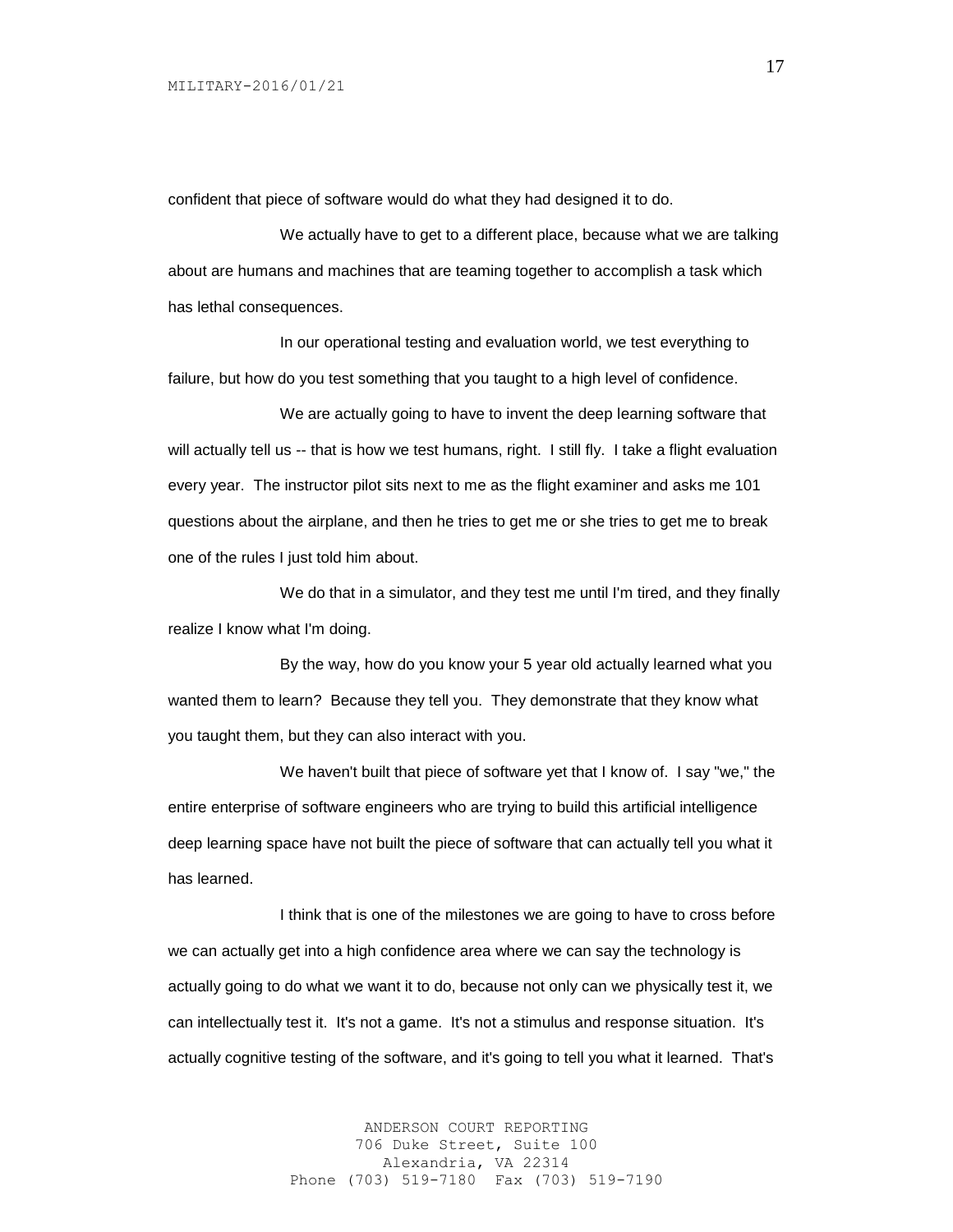really hard.

I think that is the frontier that we are going to have to cross. Otherwise, what we're doing is we are just building a little more elegant programming into machines that we can truncate. They are never going to learn. They are just going to do what we tell them. That's robotics. They are going to anticipate what we need. They're going to feed us information. They're going to help us make decisions. Now, we're starting to cross that frontier.

I take your point. In the Department, we build machines and we test them until they break. You can't do that with an artificial intelligence deep learning piece of software. We're going to have to figure out how to get the software to tell us what it has learned.

There's a second piece to this. Algorithms that learn actually write their own code. My elementary school way of describing smart software. They write code that's irrelevant because they're learning, just like a child learns, there are things that a child does in a learning experience that are totally irrelevant to what you want them to learn. It doesn't mean they didn't learn them.

We need to figure out how to have that feedback loop in the software where we can un-teach it or expunge irrelevant code, because it occupies space, and when you occupy space, you're taking away from its capacity to learn.

There is a lot embedded in your question, and I would love to interact on that a lot more as we begin to invent these systems.

QUESTIONER: Thank you.

QUESTIONER: Hi, General. Tony Bertuca, InsideDefense. I wanted to introduce the topic of budget into the discussion. The third offset that's going to be funded in fiscal year 2017 is the Pentagon's first sort of organized budgetary swing at all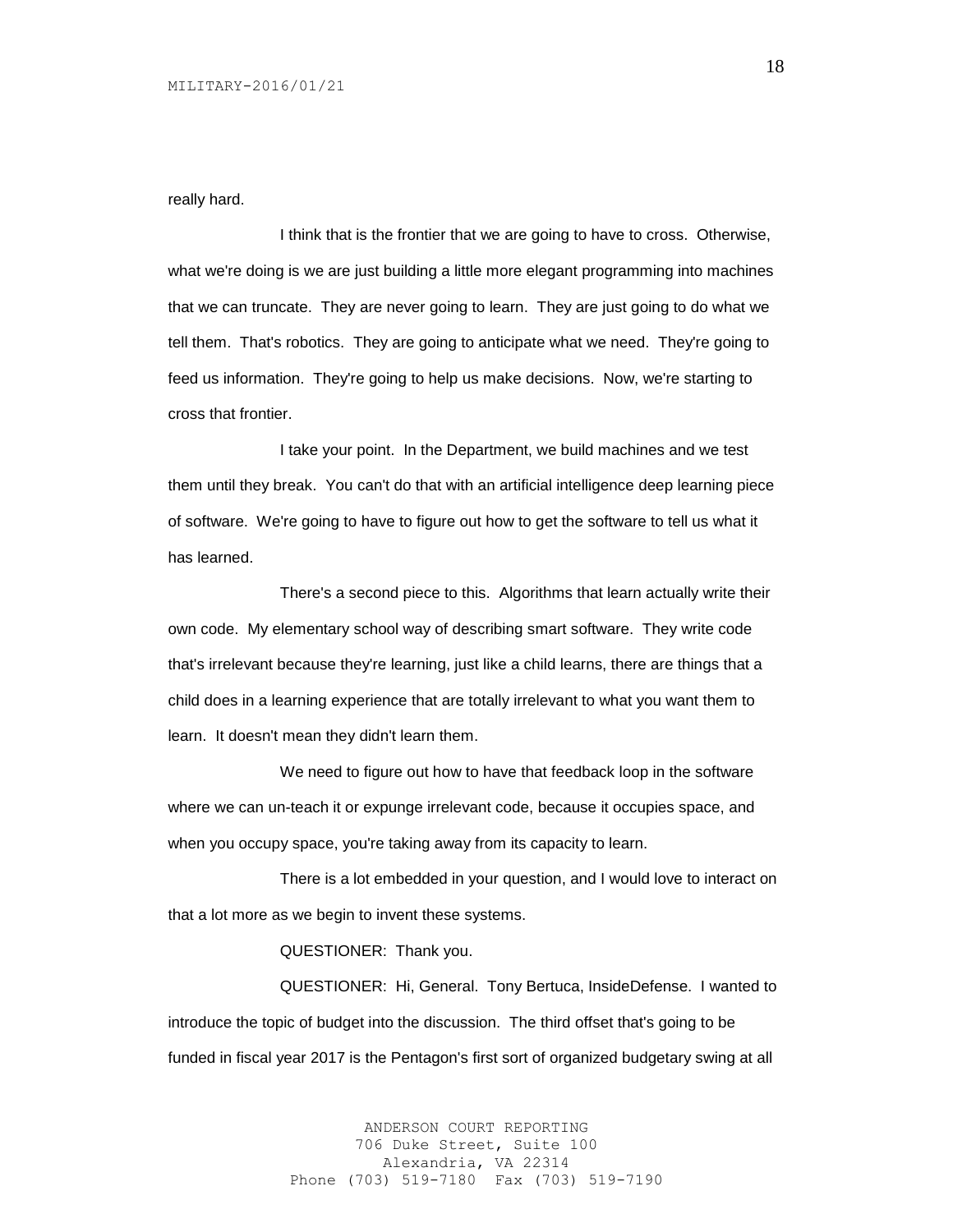of this.

Mr. Work has said it's about 12 to \$15 billion over the POM for this. This is Congress' first chance to really look at what type of investments the Pentagon will make.

Is there concern that Congress might see this effort as diverting funds from readiness that's existing, F-35 LCS programs, to a bunch of small, little bets that may or not pay off? My question is how do you sell Congress on doing all this, this first time around, to launch the effort basically, and what can we expect in fiscal year 2017 that would get a few eyebrows raised?

GENERAL SELVA: I don't have a lot to tell you to expect in 2017 that will cause people to raise eyebrows. Your characterization of what we are trying to do is exactly right. This is a learning space. Some of the investments we make won't pay off. We are going to place multiple small bets on places where we think we can make a difference, where we think the leverage of the technology exists to actually move the enterprise forward, and look at the potential for a third offset. Notice I didn't say "implement" a third offset.

Look for the potential.

Most of you know the history, but those of you that don't, the term "third offset" comes from the fact that over the last 60 years, we have gone through two major changes in the way we, the United States, think about warfare.

The first one happened in the late 1950s. We looked at Europe. We realized we were vastly outnumbered in Europe. We introduced the concept of battlefield tactical nuclear weapons into our formations. We had organizations that were built around those nuclear weapons. We had concepts and doctrine that were built around that capability.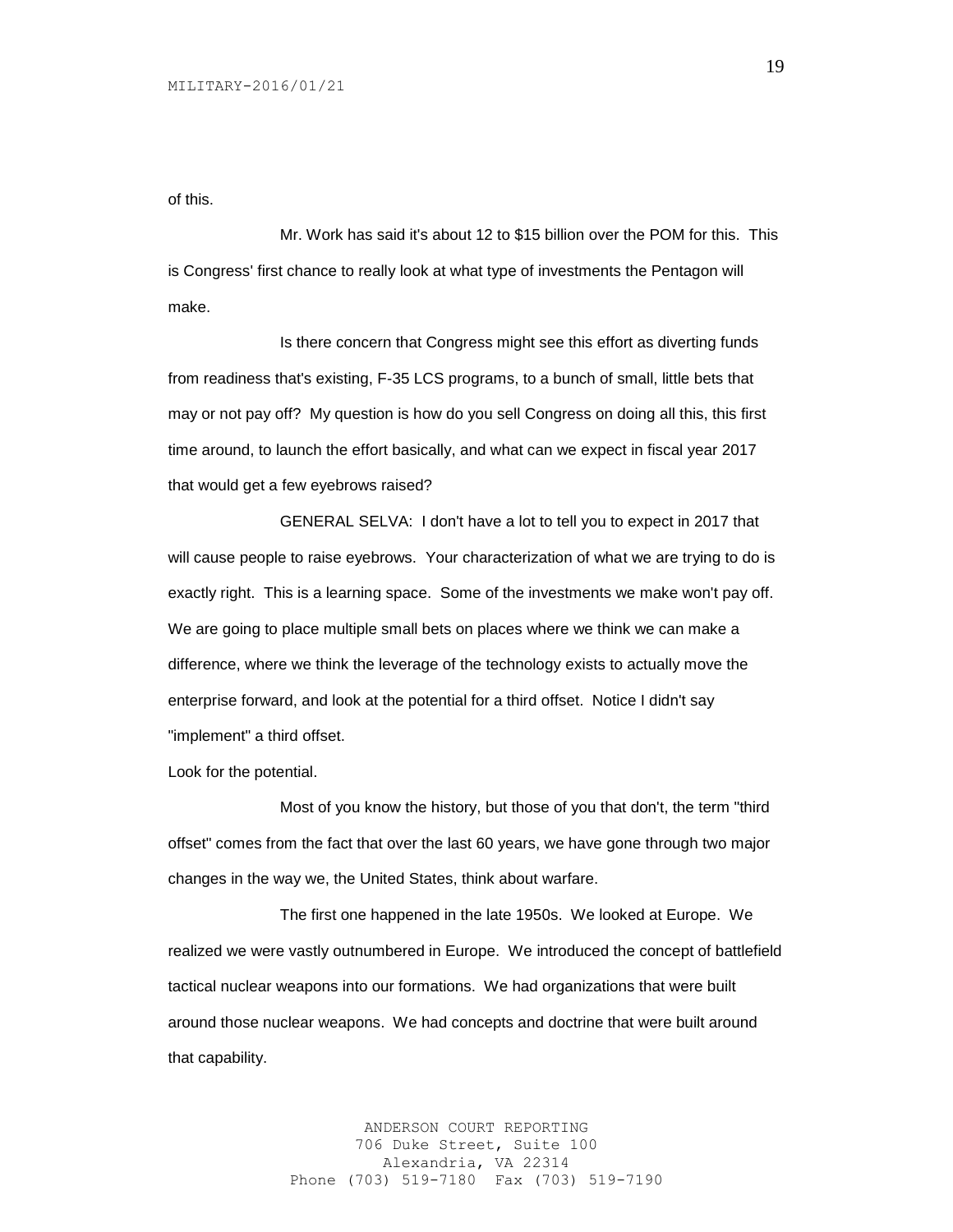That persisted in our Services through the early 1970s. Then we struck upon this idea that if we could combine stealth with precision, we could provide conventional weapons with nearly the same effects as battlefield nuclear weapons.

The first offset was tactical nukes. Second offset was precision combined with stealth to give us similar effects on the battlefield, so we could still fight vastly outnumbered.

The question we're trying to pose now is do the technologies that are being developed in the commercial sector principally provide the kind of force multiplier that we had when we combined tactical nuclear weapons with fielded formations or precision and stealth with fielded formations.

If the answer is yes, then we can change the way we right in this battle space. By the way, if the answer is no, then the third offset will never come to past. We are going to have to figure out how to do what we're doing just a little bit better.

History tells us there is the potential that by changing the way we organize around the technologies that are available, we might be able to change the pace and scope of the fight on the battle space. That's where we are headed.

MR. O'HANLON: Right here in the fourth row, please.

QUESTIONER: Colin Clark, Breaking Defense. Good morning,

General. There is a fair amount of work by DARPA on prosthetics, boosted armor, all that. There is a lot of work on microelectronics. DARPA doesn't like to talk about this in these terms, but it seems as if in the next 7 to 20 years, we're going to end up with something like boosted humans on the battlefield, when you combine the microelectronics with those.

That is sort of the other side of the artificial intelligence issue. How do you see this playing out, and how important are biologics to the third offset?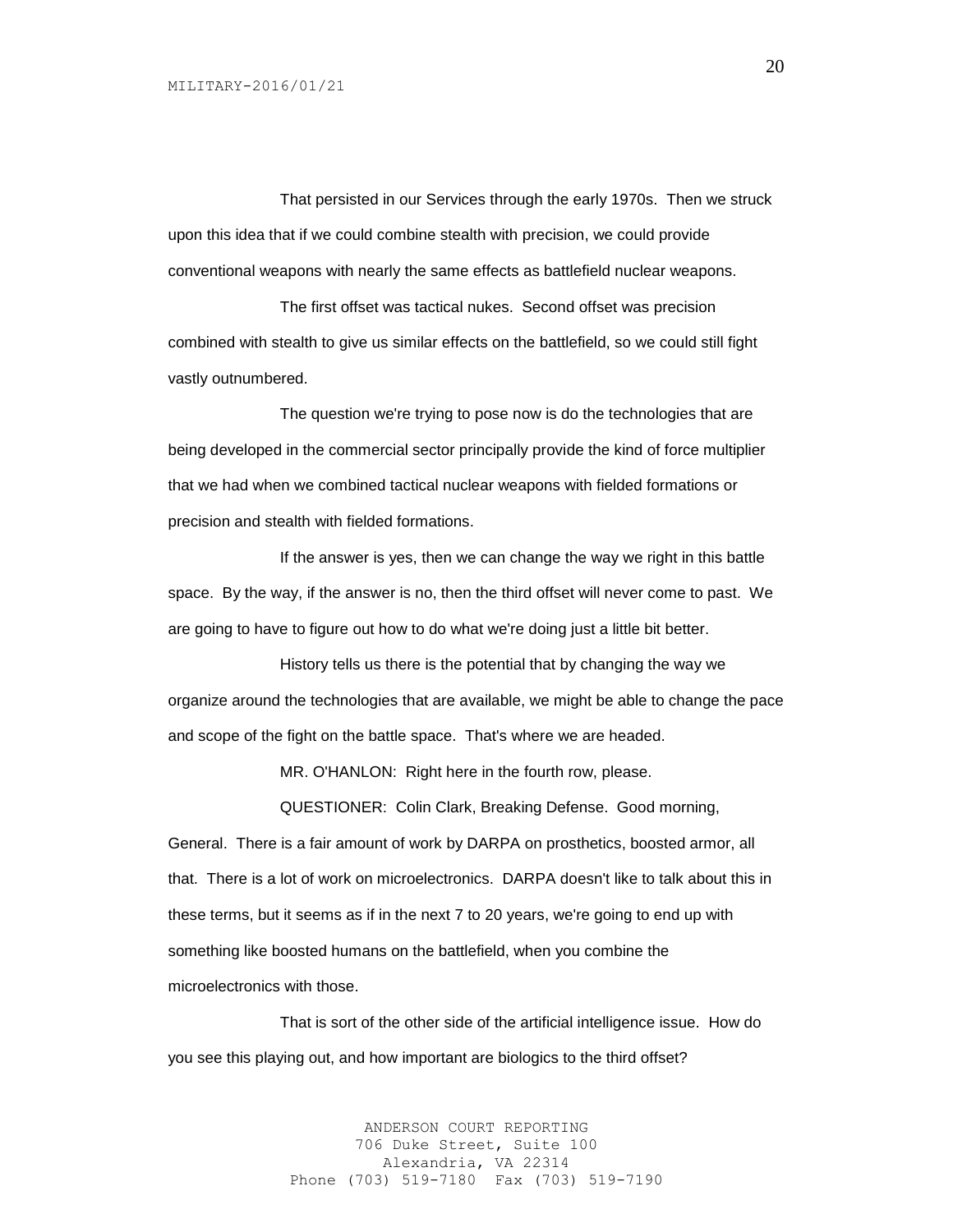GENERAL SELVA: There are three huge questions in that question. One is how far will we go with biologic augmentation. I would argue that's a legal and ethical question that we're going to have to -- this is another one of those do we want a national debate or do we want an international debate.

What might our adversaries do with that technology is something that we need to be able to understand. It's not just do we want to do it, but if somebody else does it, how do we or can we counter it.

The second piece of your question, which I think is incredibly fascinating, is the potential to embed or add mechanical capability to humans that makes them more effective or more efficient. I would argue the same. It's in the same space as biologics. When do we want to cross that line as humans, not as Americans? Who crosses it first? What inventions need to be added to that discussion that says we either will or won't do it and in what space we will do it.

Those are really hard ethical questions. The third part of your question, which I think is most fascinating, and has the nearest term potential for doing good things for humanity, is the combination of microelectronics, artificial intelligence with connectivity to the human cortex, and additive manufacturing. I throw the third one in on purpose.

If we can do all three of those well, you could build actual prosthesis that react to human inputs, not from muscle tissue or nerve tissue, but from your brain.

That has huge implications for people that are injured in accidents, people that lose limbs, soldier, sailor, Marines, Coast Guard, or anybody else that's injured in the work they do could be restored to their previous self with an artificial limb.

I've actually seen early prototypes of some of those capabilities, and they are astounding. What we're learning about the human brain in an attempt to get artificial limbs to react to human input will help inform that debate.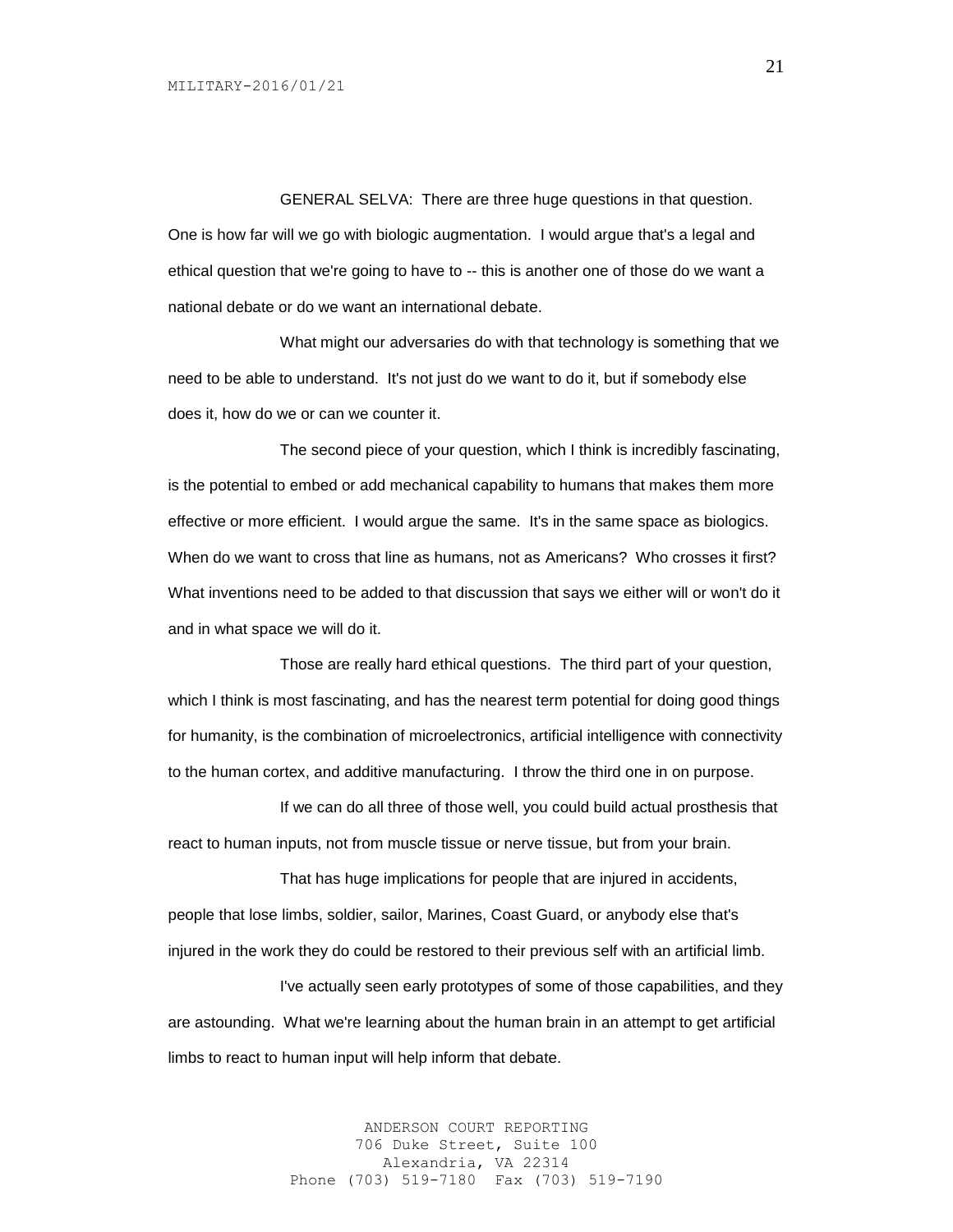I think we are a long way from actually being in the middle of that debate, but I think we're going to have to have conventions around it.

MR. O'HANLON: By having just reviewed your resume, I'm stunned at where you found the time to be so good on some of these issues, very impressive. That's a great conversation. Let's do one more up here and then I'll work back.

QUESTIONER: Byron Callan, Capital Alfa Partners. I want to take the discussion back to budget and resources. We couldn't match Soviet conventional strength in Europe, thus, all the fiscal parameters. When you think about the third asset strategy on some of the technologies out there, Michael mentioned directed energy as one that fundamentally changes the cost equations in these systems.

Are there other things you look at from the broad pallet of technologies that are available that might enable the same thing, to match these threats or over match them, without busting the bank?

GENERAL SELVA: There is a whole menu of technologies that exist. I'll put them into three sort of large bins, if that's helpful. One is energy production and storage. If you're going to have all of this machinery that's going to do work for either augmenting human intelligence or assisting human intelligence, how are you going to power it, source of power, source of power storage, and cooling? By the way, none of those are easy.

The second sort of broad set of technologies that I would talk about are the lethal end-game technologies. Again, whether it's a directed energy weapon or a physical kinetic weapon that gets its energy from either powder or electric rail gun or that kind of technology, you're still going to have to direct that weapon at your end game.

What are the terminal guidance pieces going to look like? They will become increasingly complex. The time lines will get shorter. The risk we take in fielding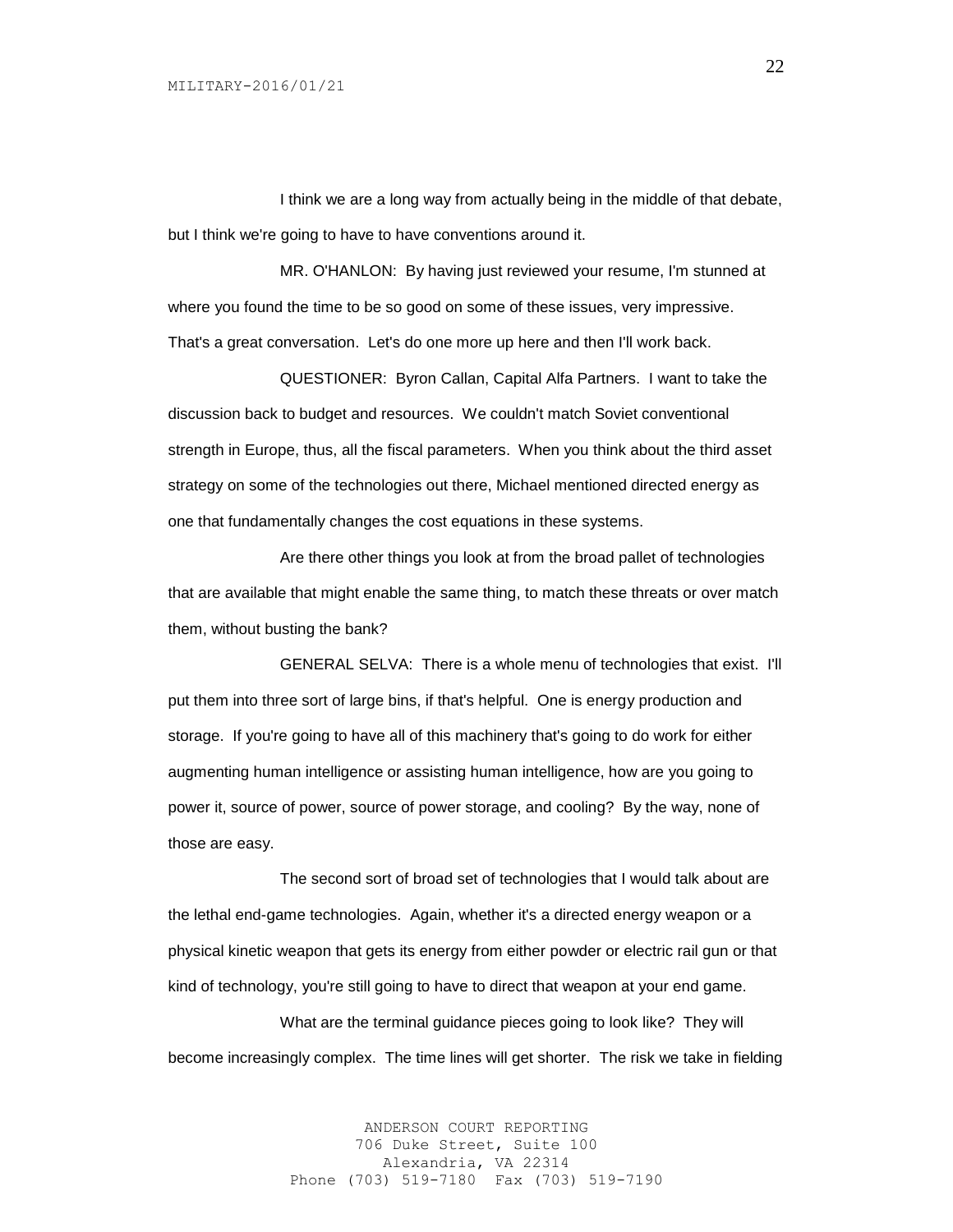those systems will go up.

Essentially, you're getting more shots as whatever the bad thing is that's coming at you gets closer, and we're going to have to figure out how much risk tolerance we're going to have in that space.

The third big broad basket of technologies are the underlying software and guidance and control pieces. I put those together because they are all about feedback loops. How do you get the things you built to do the things you want them to do.

If I take those three big broad baskets, energy production and storage is actually moving faster in the commercial sector than it is in the military space. Like Tesla, not just an electric car, but now a battery storage process by which you can store power that you generate in your home. That technology has a long way to go. They have moved it a fair distance.

If you look at the middle bin of technologies, those are almost entirely military. How do you get at that kinetic or directed energy solution to solve the problem?

In the third bin, innovation moves faster in the commercial sector than it does in the defense sector by a large margin. If you look at the net -- we were having this discussion in my office before we left -- if you look at the net area under the curve of change in the civilian world and change in the military world, it's probably pretty close to the same.

The difference is we look for step function changes. We want to completely change the way we prosecute warfare. If you look in the civilian sector, innovation is the summation of 1,000 little changes that are happening all the time.

There is much more innovation going on at a much faster pace in the software and artificial intelligence sector of the civilian world than in the military world.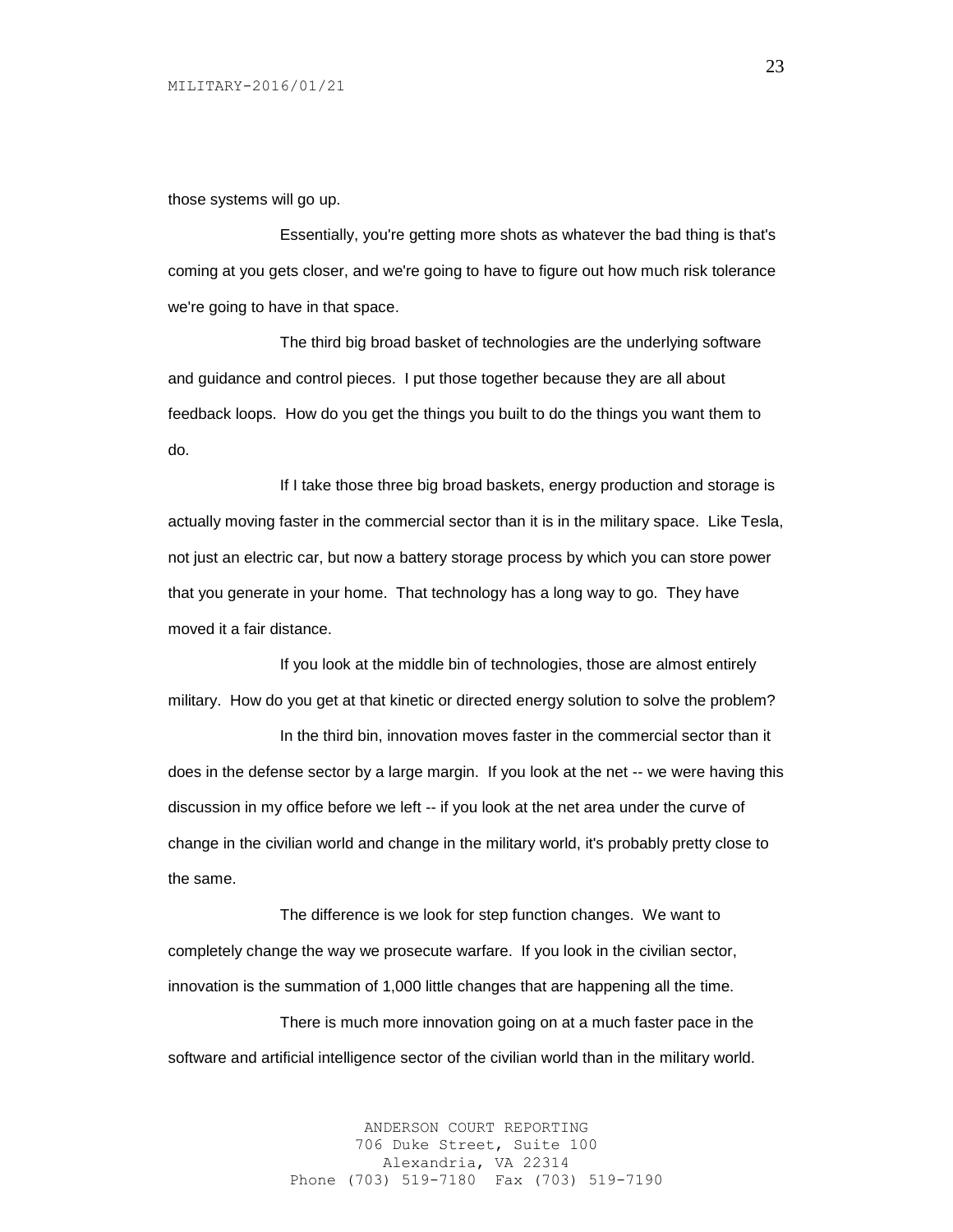We're going to have to take advantage of all three.

Just broadly, I would put them in those bins for now.

MR. O'HANLON: Before I go to you all again, I'm going to ask one more question that raises in my mind, which has to do with acquisition reform. I know this is largely an issue for the Office of the Secretary of Defense and Mr. Kendall, but nonetheless, given your role leading the Joint Resources Oversight Council and just your thoughtfulness on technology issues, and the fact that now the Services have been given more responsibility by last year's National Defense Act, I wanted to ask you what your thoughts were on acquisition policy.

I'm enjoying the fact that most of this conversation is not about acquisition policy.

GENERAL SELVA: As am I. (Laughter)

MR. O'HANLON: If we look back at what happened last year, we had a lot of attention to the issue, Congressman Thornberry, Senator McCain, and many others. They wound up, I think, doing some good work, and they wound up trying to steer the influence and the role of the Services to be a little higher in visibility and priority than it had been.

Otherwise, I don't know that there were a lot of major breakthroughs on things like getting Silicon Valley more involved, and Ash Carter has his outreach campaign, and that's smart, and I think you have been involved in that, too, but beyond trying to break down psychological and political barriers, is there any kind of new legal or regulatory reform or use of authorities that we need to get better at within the Department of Defense?

GENERAL SELVA: There are a couple of things. One is in a joint requirements process, we have broadened our scope a bit in how we look at what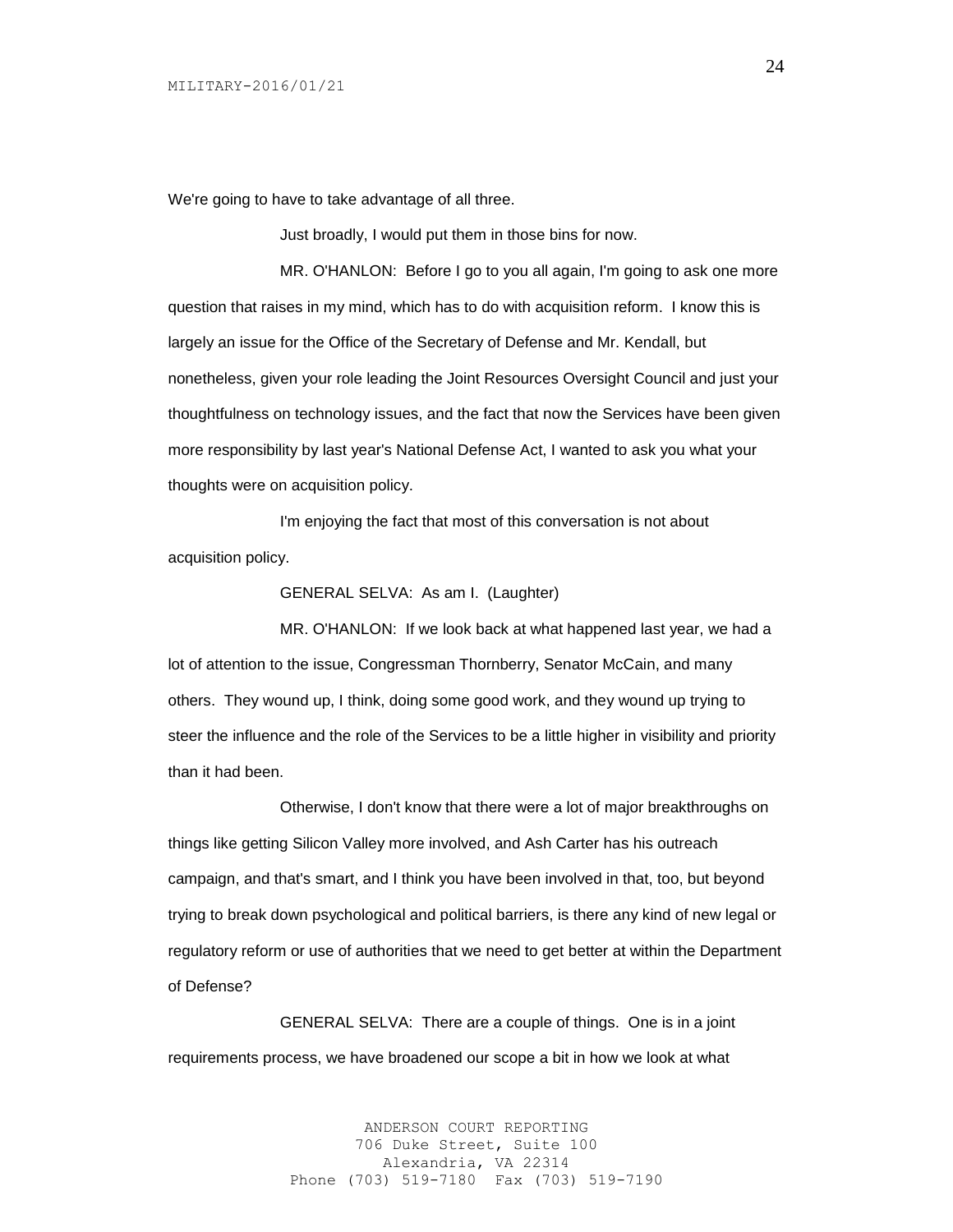constitutes a requirement.

We have had a history in the Department over the last several years of defining requirements by desired capabilities, and that's interesting, but it leaves out a huge part of the process, which is the potential adversary to which those capabilities will be applied.

It's possible in that world where you talk about capabilities to have an adversary that doesn't care what our capabilities are. They're going to build to what they want the world to look like. If we don't react to that threat and adapt the way we think about the capabilities we wish we had, we could actually go down a fairly low pay-off path.

We have built back into the requirements process a fair assessment of what we believe the potential threats to be from those nations that are competing with us in the international space. It doesn't mean we will ever enter open conflict with them. It means we have to pay attention to what they're doing. That's one piece that we have taken a look at.

The second part that you raised is a very interesting one, and I have spent a little bit of time trying to figure out how we can interact better with those parts of the commercial sector that are doing the kinds of innovation that we're interested in.

We have a small fund, and I'm not going to put a dollar amount on it, so nobody try to get me to do that. We have a small fund in the Department that we're using to go out and interact with companies that are operating in those spaces, and they have been very open to looking at the kinds of innovation we want to involve ourselves in.

That goes a little bit to the artificial intellgence, it goes a little bit to the deep learning. It goes to the exploitation of big data, to answer very specific Defense Department related questions.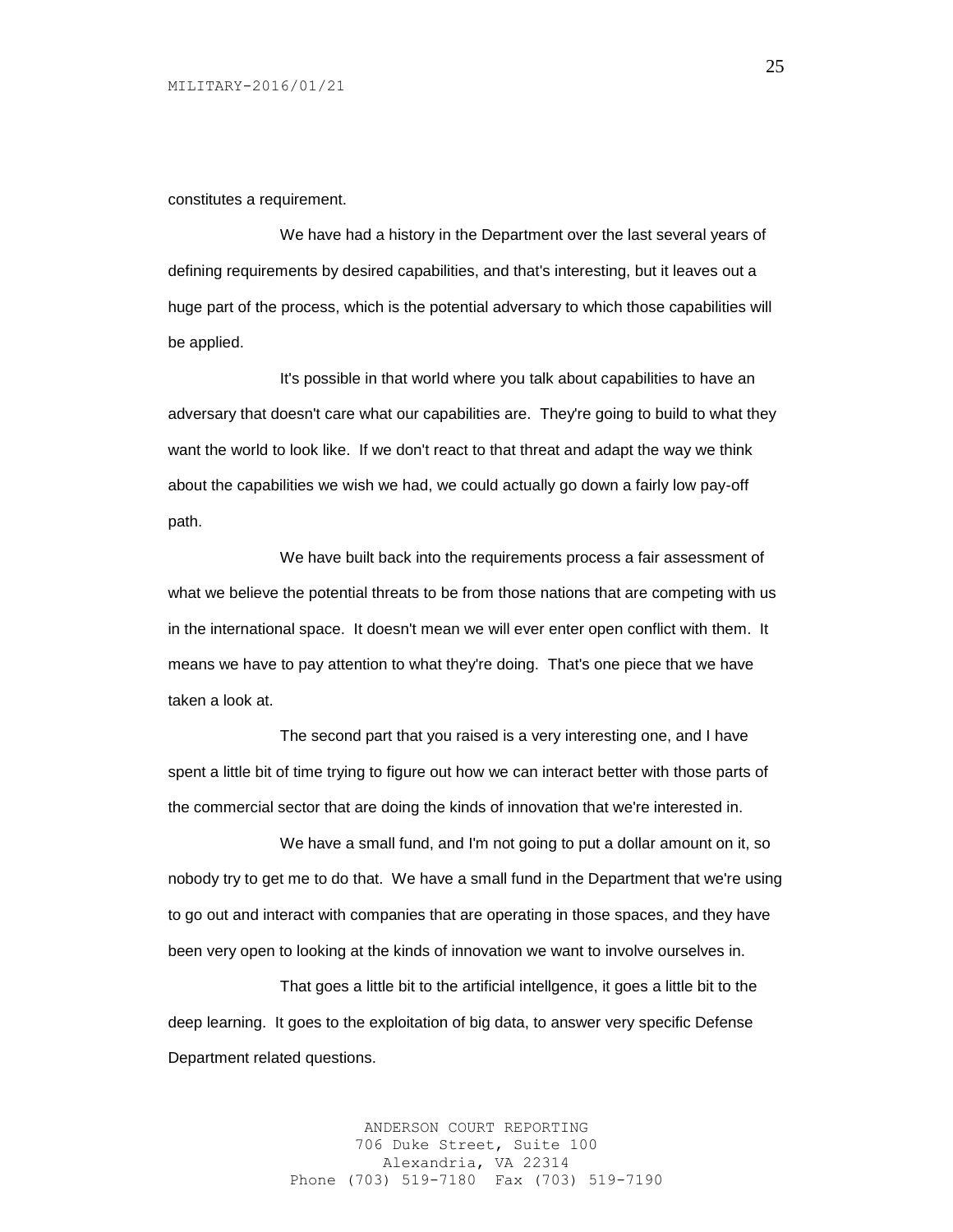To a software engineer that is enticed by big data, what better place to put them than in some of the largest databases the world has to offer, and let them swim around in the data and help us understand how to exploit it.

We have entered into some of those arrangements. They live on the fringes of the acquisition reform initiatives that were put into place last year, but they are very, very useful.

The final point I want to make is having the Services involved in acquisition is exactly the way the system is designed. The requirements' oversight process allows us to determine whether those requirements that the Services are bringing into the acquisition arena actually meet the fundamental requirements of being able to interoperate and operate jointly with the other Services.

It solves a problem that has existed in the Department for decades. That is really the heart of what joint requirements does. Are you meeting a need that is not just unique to your Service but transcends all the Services, and once you build it, will it actually interoperate with the joint force in the battle space.

We have a classic example of when this didn't happen, and most of you don't know this story because you weren't paying attention in the 1970s or early 1980s.

We had a young captain in Grenada have to use an AT&T credit card to call back to his headquarters at Ft. Bragg to direct an airplane to bring a support strike onto the location he was supposed to be prosecuting, because his radio was built by his Service and it wasn't able to communicate with the radios on the airplane that was providing his air support, because we did not design the system that way.

We have to have that oversight and integration process that allows us not to make that mistake again, and empower the Services to bring to us the best capabilities they can possibly build.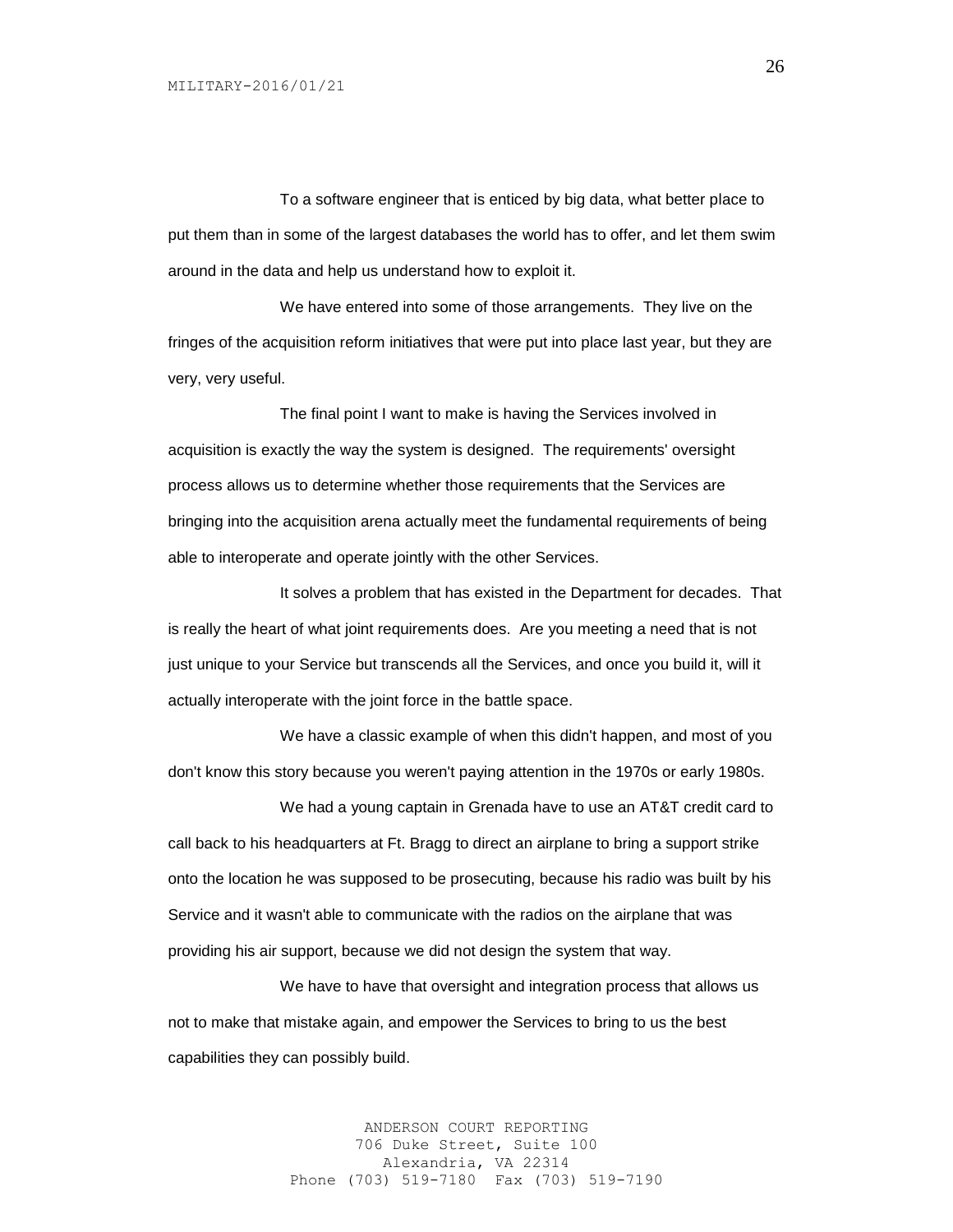MR. O'HANLON: Here in the fifth row.

QUESTIONER: Hi, I'm Jen DiMascio with Aviation Week. Congressman Thornberry and I think an official from the GAO who handles S&T accounts have recently talked about the need for greater risk tolerance in pursuing technology.

I wondered what your comfort level is with that, particularly as you look ahead at programs like designing a sixth generation fighter.

GENERAL SELVA: It's a great question. It goes back to that small pot of money that I'm not going to define for you. I actually help manage most of that with a small staff. My tolerance for risk is pretty high. Not in the end game, but in the journey.

This is something we have to be very, very careful of. Once you start bending that or working the actual composites to build the machine, this tolerance has to go down. In the journey to actually figure what the technologies are you are going to embed in that machine or how you are going to use that machine in the battle space, I think our early risk tolerance needs to be a little bit higher. I, personally and professionally, am fairly tolerant of failure, because I don't ask easy questions.

When I go out, and I have done this in Silicon Valley, when I go out to Silicon Valley and ask a software engineer to think about a learning software that's going to answer one of my problems, it's a really hard question.

It's not about improving my profitability by one or two percent or three or four percent, or understanding my customer base, and I use these words very, very with intent, with some of these people, I say I have to be certain -- it gets to your testing and evaluation question earlier -- once I say I'm going to commit to the piece of technology you're going to give me, I have to be certain that it's going to deliver the outcome that I need.

There are very few engineers in the software space or the hardware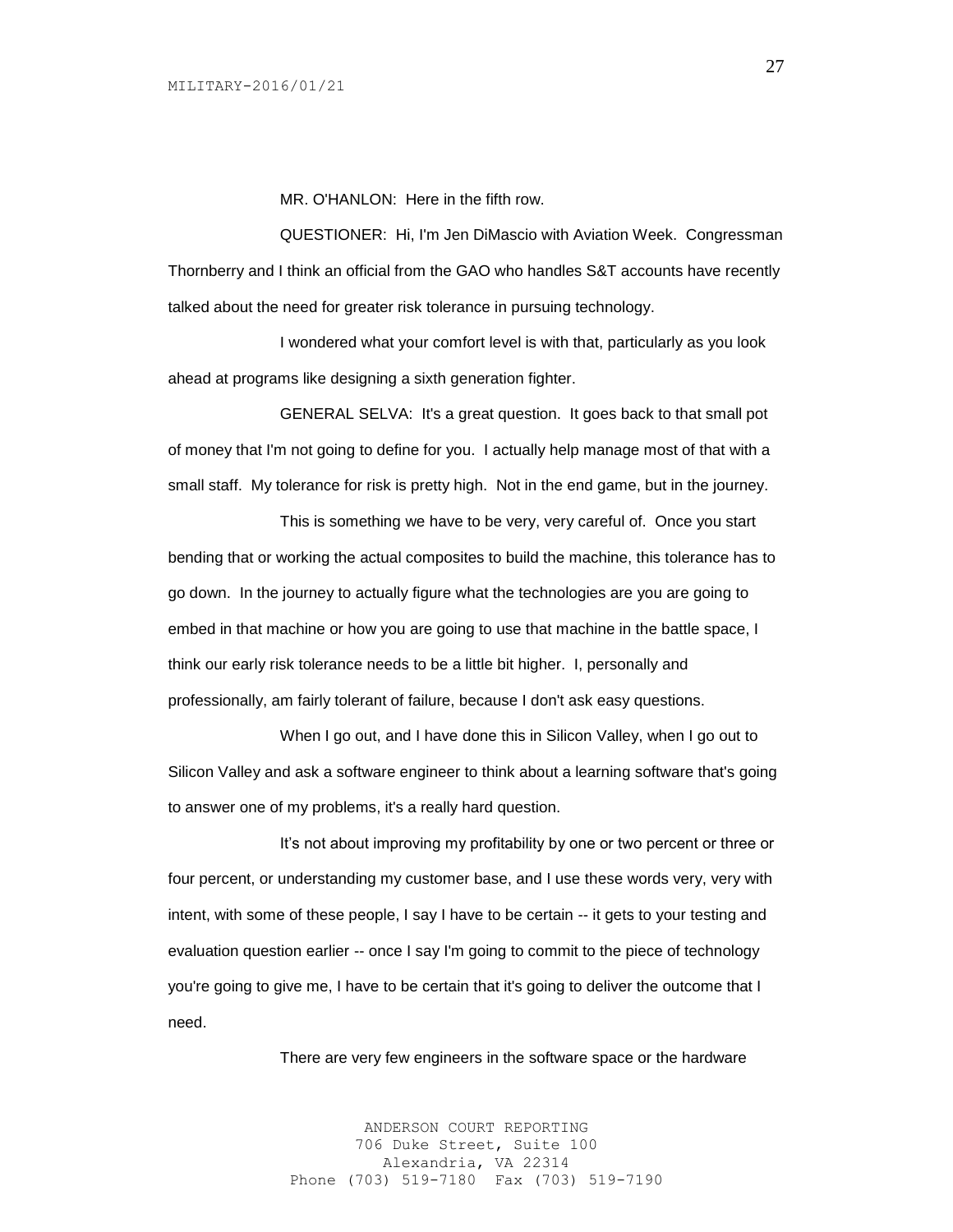space that deal with the word "certainty." That is my opening proposition. If they say I'm willing to try, I say I'm willing to help you try. You have to be willing to tell me if you're failing.

That is really tough for most military people to take on. Civilian technologists deal with this all the time. Venture capitalists deal with this all the time. They will place 300 bets in a year and expect one of them to pay off. We place a handful of bets every year and we want all of them to pay off.

In this cycle of rapid innovation, in civilian and military technology, we have to be able to accept failure, not in the battle space, in the development phase.

MR. O'HANLON: We have time for about two more questions.

QUESTIONER: I have a question for the current situation. I would like to know what is the unmanned system specifically for the maritime in case the battlefield has happened in the Asian Pacific, and also is there any system to tackle -- the prevention system?

GENERAL SELVA: Right now, we have very few unmanned systems that are deployed in the Pacific. The one that I'm aware is actually a reconnaissance platform, and it's an airplane that's flown by humans, the humans are not on the airplane. The fail/safe system, the guarantee that the system won't fail, is the human that interacts with the system.

At this instance, I am not aware of any other completely unmanned autonomous systems that we are operating in the region. I'm not sure that gets to your question.

QUESTIONER: Yes, thank you.

MR. O'HANLON: Let's take two to wrap up together, and then we will just make that the final grand finale, like the fireworks on the 4th of July.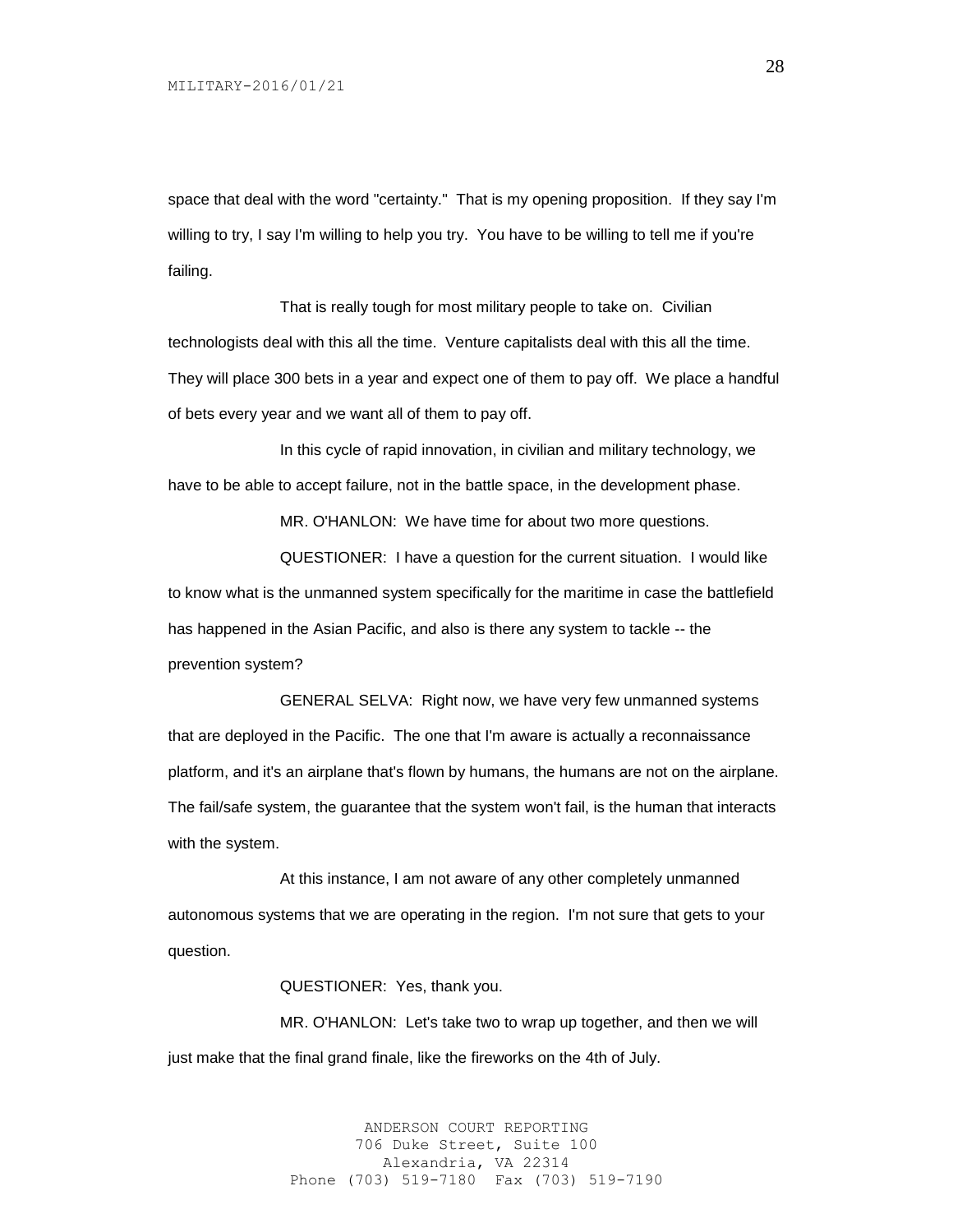QUESTIONER: Hi, General. James Drew from FlightGlobal. Going back to the B-52, does North Korea shrug when you fly a 50 year old B-52 into South Korea, and in looking at your next generation bomber and your next generation cruise missile, what do they need to do to be worth the billions?

GENERAL SELVA: That is two great questions. Without revealing anything classified, the intelligence reports that I get on the North Korean reaction to the B-52 flying a low approach at Seoul, say no, they do not shrug. They actually pay attention.

We have maintained a bomber presence in the Pacific since the early part of the last decade and intend to continue to do so. The North Koreans are very aware of the presence of the aircraft and the capability that they represent.

So far, that's about what I can say on that issue. On the long range strike bomber and the long range strike system of systems, the missiles and weapons it will carry and the platform itself, they're going to have to be capable of going into some of the most complex surface-to-air missile defense systems that humans have built. That's the requirement.

I can stipulate how many decibels of noise reduction and radar reduction that's going to require, but the fact of the matter is all of the people that want to compete with us, any country that wants to compete with the United States, has watched the last two decades pass. They have gone to school on the way that we use air power as part of our joint force, to empower our joint force, and they have built incredibly elegant and integrated surface-to-air missile defense systems to try and keep us out.

Part of the process of undoing that advantage is to actually build a platform that has the range, the payload, and the stealthiness to actually get inside of that network and accomplish the operational and strategic objectives that we need done.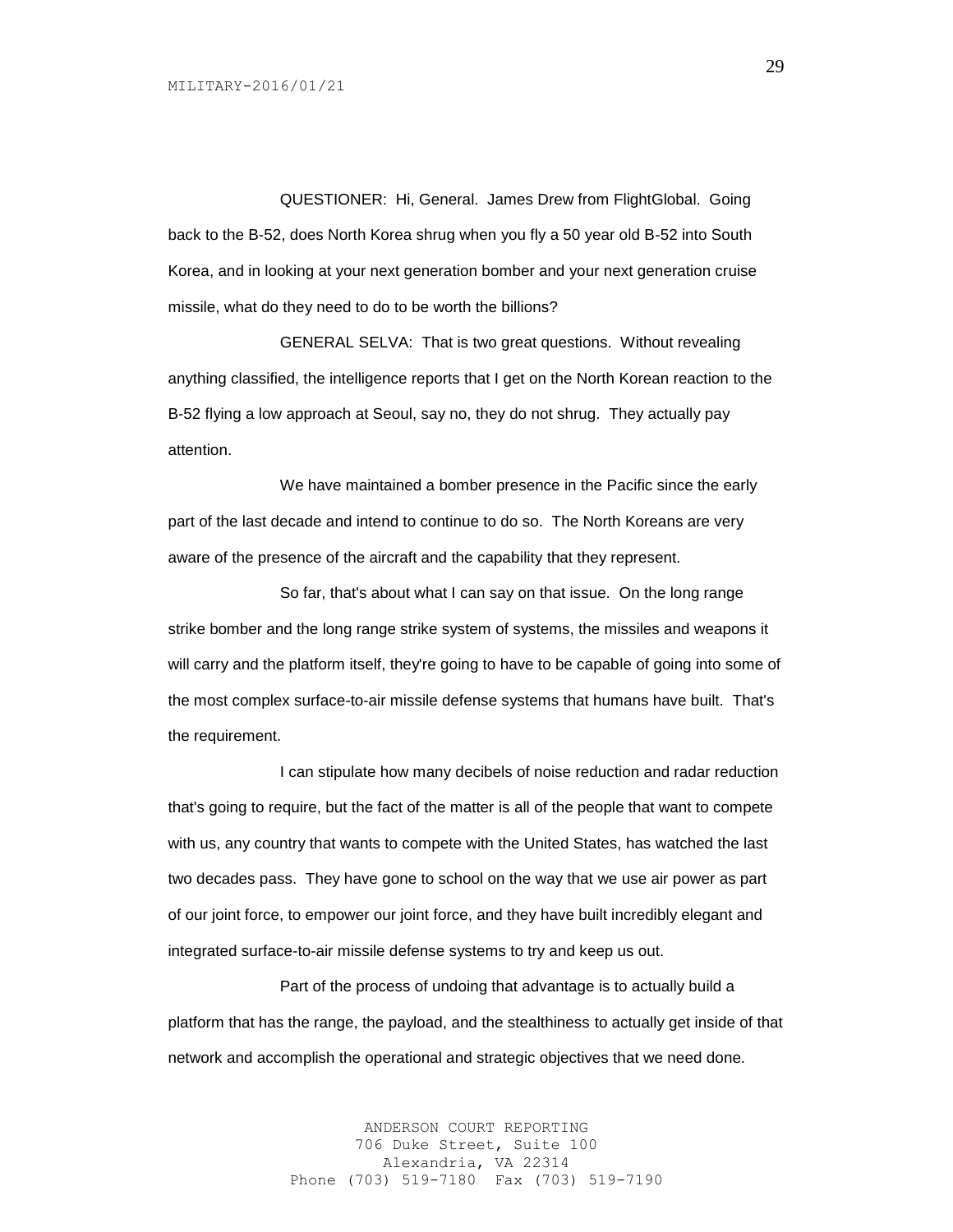That's the combination of a long range strike platform and the weapons that it carries. That is why the requirements are written the way they are for that platform and the family of weapons that it will deliver.

A second part of that requirement, as many of you know, was a fixed price tag beyond which we would not let the designers go. It was not an open-ended process where every engineer could come to the table and say if I built this next cool thing onto that airplane, it will be this much better. We stipulated a requirement. We stipulated a cost cap, and we demanded that the contractor that did the contract stay under that cap.

In the development, to the earlier question, tolerated some early failures to get to a reasonable success under a fixed price cap.

MR. O'HANLON: The very last question.

QUESTIONER: Tom Olson. This is about our adversaries. Are any of our adversaries anywhere near where we are in the innovations you're talking about, and if they either reach some success or they steal what we have, do we have a way to counter them?

GENERAL SELVA: Three really good questions again embedded in one. The terms "near-peer competitors" is often used to refer to Russia and China, and I am loath to use countries but I'm going to. Russia and China both have extremely robust technology sectors. That doesn't mean they are at par with us, but they could very quickly be at par with us.

We have to pay attention to the kinds of things they are developing. They have chosen a divergent path from the path we chose. They have chosen what we have colloquially phrased the "anti-access area denial path." We're going to try to keep you out, and we have gone down a very different path, which is we are going to try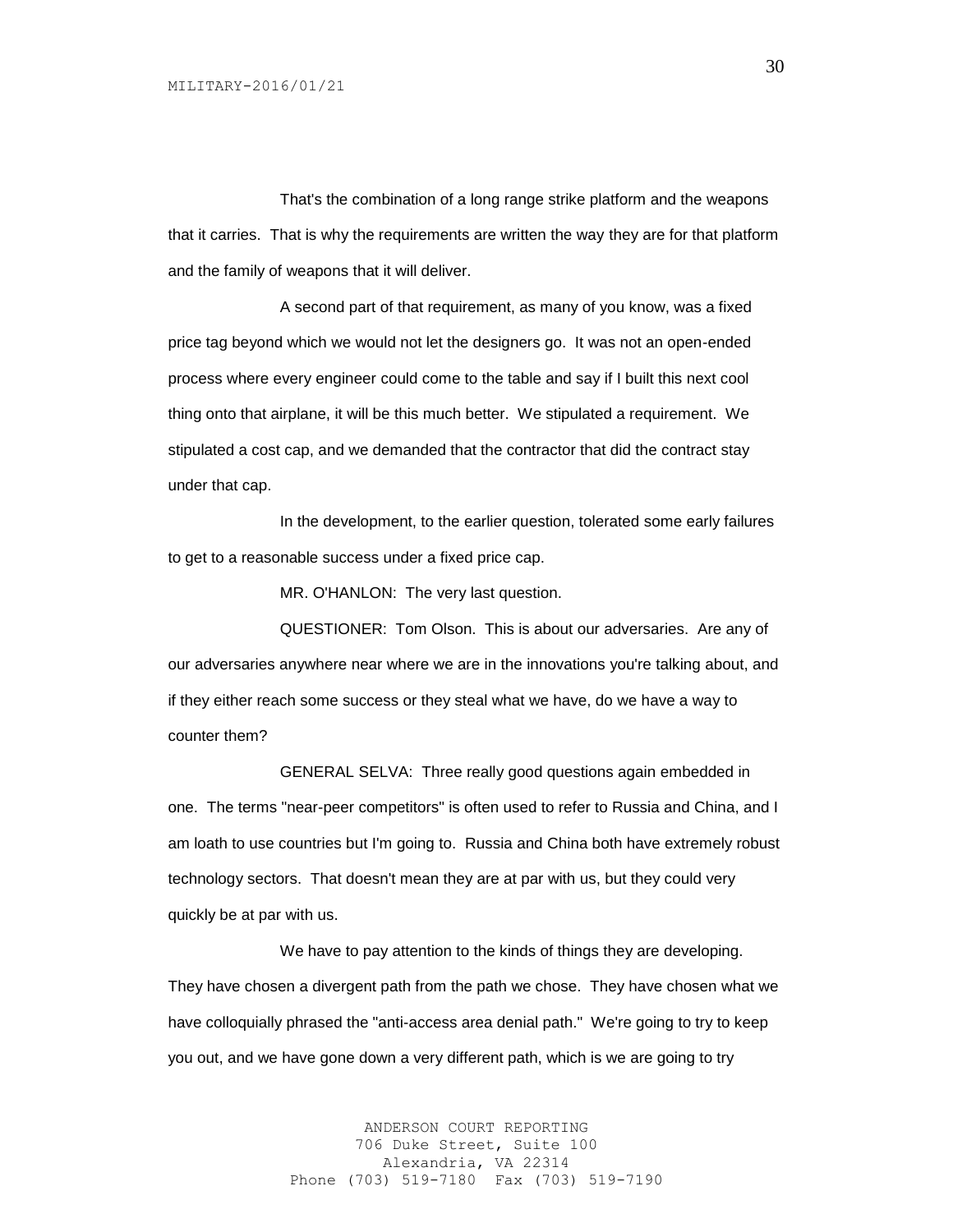desperately not to fight on our shores. We're going to try to project power abroad.

We have to watch the branches and sequels of the path they have taken, because as they get increasingly sophisticated about the process of trying to keep us out, we have to become increasingly sophisticated about the process of breaking the door down.

That competition is happening right now. We still have, in my estimation, a slight upper hand. We have an upper hand in the technology sector. We have an upper hand in the innovation sector. We have an upper hand in the range of payload sector, and all those matter in that competition.

That is not guaranteed. We are going to have to pay really close attention to the paths our competitors take, and everything that both of those countries build, they are willing to sell. The extent to which they sell it to other potential competitors or other countries with which we have political or international friction, it multiplies our problem. We have to be very careful about that.

I hope that gets to your question.

MR. O'HANLON: Everyone, please join me in thanking the General for his great remarks. (Applause)

\* \* \* \* \*